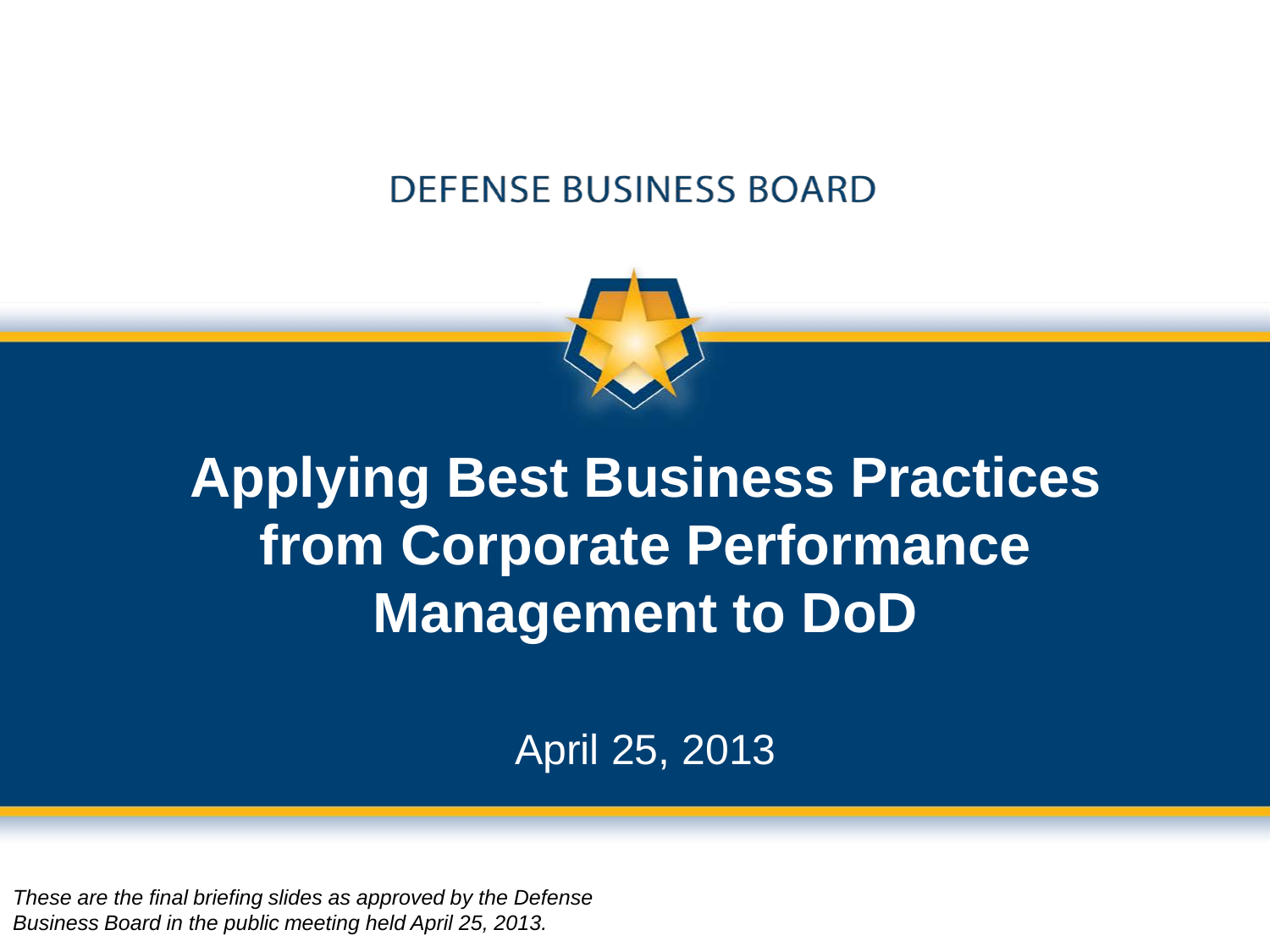### **Agenda**

| Overview                                                 | 3  |
|----------------------------------------------------------|----|
| Process/Methodology                                      | 5  |
| <b>Assumptions</b>                                       | 6  |
| <b>Background</b>                                        |    |
| <b>Observations on Management Systems/Best Practices</b> | 13 |
| <b>Recommendations</b>                                   | 19 |
| Conclusion                                               | 37 |
| <b>Outbriefs</b>                                         | 38 |
| Appendices                                               | 40 |

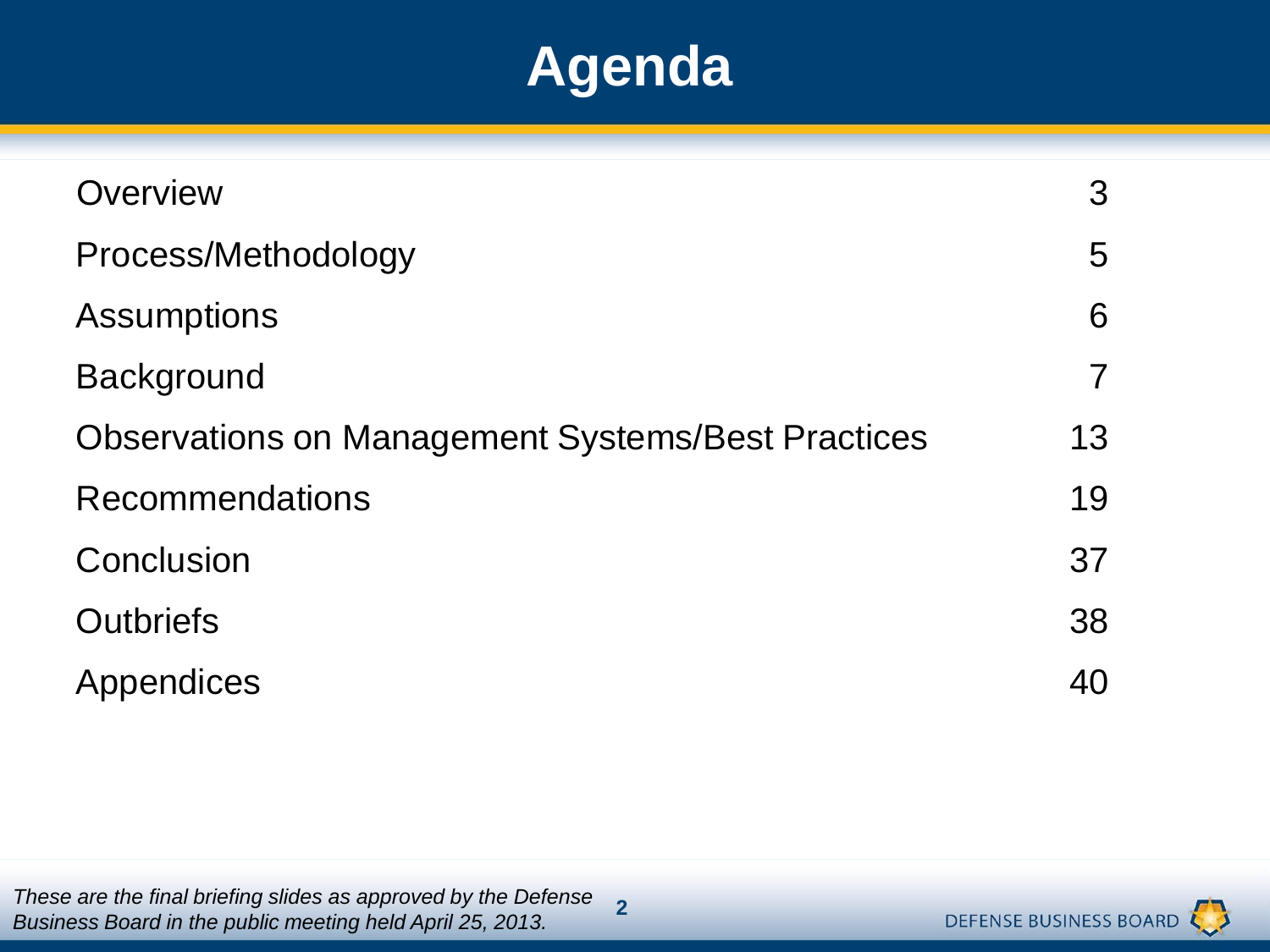### **Overview**

#### **Impetus for Study**

While providing for the national defense, the Department currently faces significant budget reductions, mounting costs, and management challenges without the full benefit of modern management systems, processes, and information to make required decisions to balance national security and financial constraints

#### **Deliverables**

Evaluate how successful executives of large and complex corporations plan, implement, and monitor strong performance, especially during periods of reduced resources and/or significant changes. Recommend those world class business practices that are applicable to government which could be used by DoD leadership during this critical time of change

#### **Task Group**

Joe Wright (Chair), Phil Odeen, Bobby Stein, Richard Spencer, Pat Gross, Fred Cook, Bill Phillips, Kelsey Keating (DBB Staff Analyst), and CDR Matthew Duffy, USN (DBB Military Assistant)

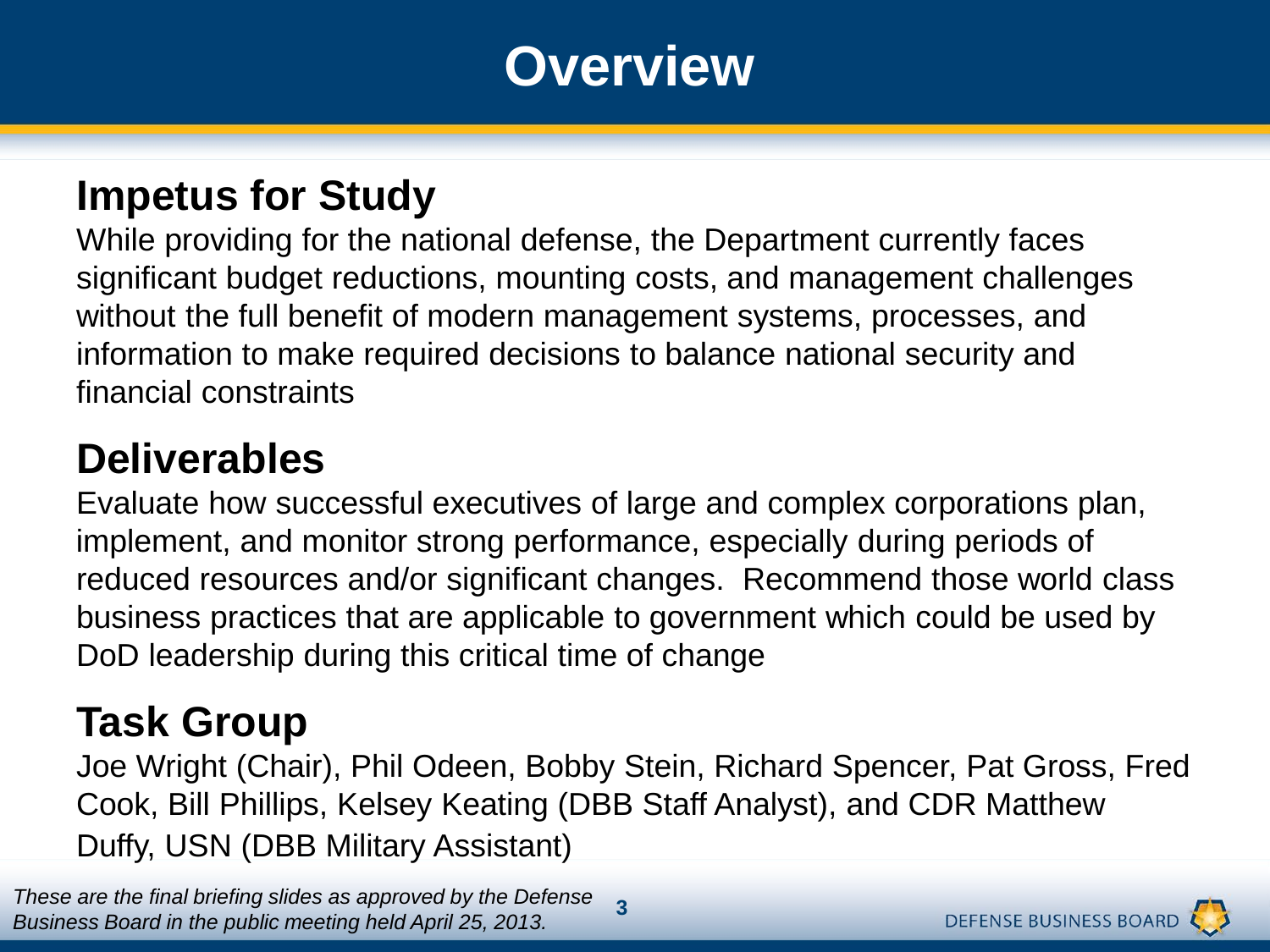# **Overview**

- The Terms of Reference include the following:
	- What procedures, practices, and metrics are used by leading private sector companies to manage/oversee their performance during/after a period of change?
	- − How does the private sector integrate performance monitoring processes with their ongoing budgeting process and their incentive structures? How could this be applied to DoD?
	- − How would DoD use these successful private sector processes, practices, and techniques? What organizations would implement/monitor the processes?
- The Task Group views this as an opportune time to shift from "spending management" to "modernized, cost-based management" and to make necessary changes in the Department's organization and operations that would not normally be politically possible
- **The Task Group therefore included recommendations for best practices on** reducing costs without degrading warfighting capability

*"This effort will by necessity consider big choices that could lead to fundamental change…that involves not just tweaking…existing structures… [but] fashioning entirely new ones that are better suited to 21st-century challenges."* – Secretary Hagel, April 2013

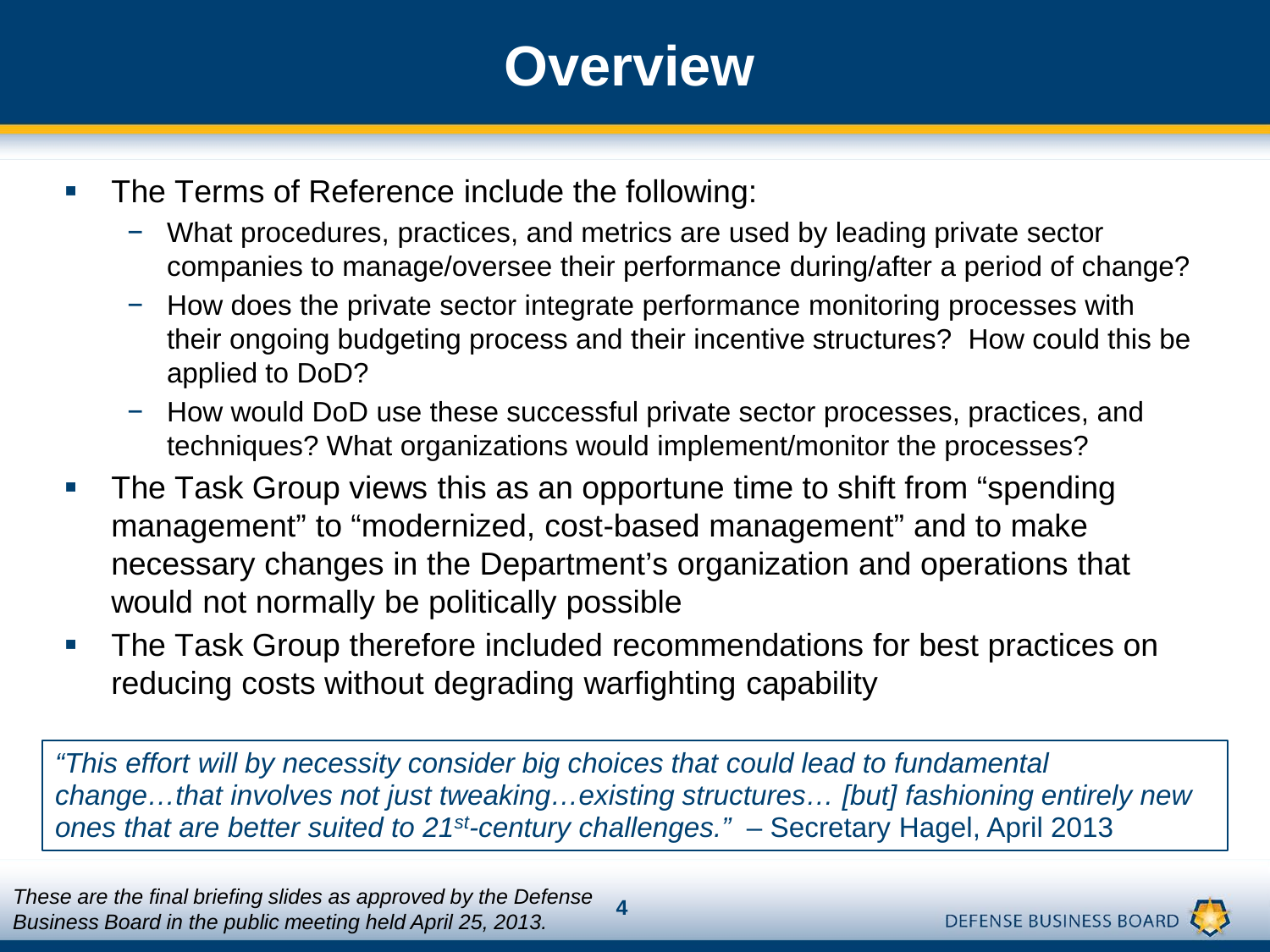# **Process/Methodology**

- Reviewed current/past DoD strategic and financial documents and reports/studies from think tanks and government agencies
- Evaluated past downsizing efforts in private/public sectors and 1990s DoD experience to identify practices that resulted in both success and failure
- Interviewed 50 individuals from the private sector and government, to include:
	- − Current and former CEOs of Fortune 500 companies
	- − Current and former Secretaries and Deputy Secretaries of Defense
	- − Other Government entities including OMB, GAO, Simpson/Bowles, etc.
- Interviewees included Frank Carlucci, John Hamre, Gordon England, Alan Simpson, Erskine Bowles, Wilson Lowery (IBM), David Cote (Honeywell), and Jack Welch (GE)
	- − See Appendices for a complete list of interviewees and reports/studies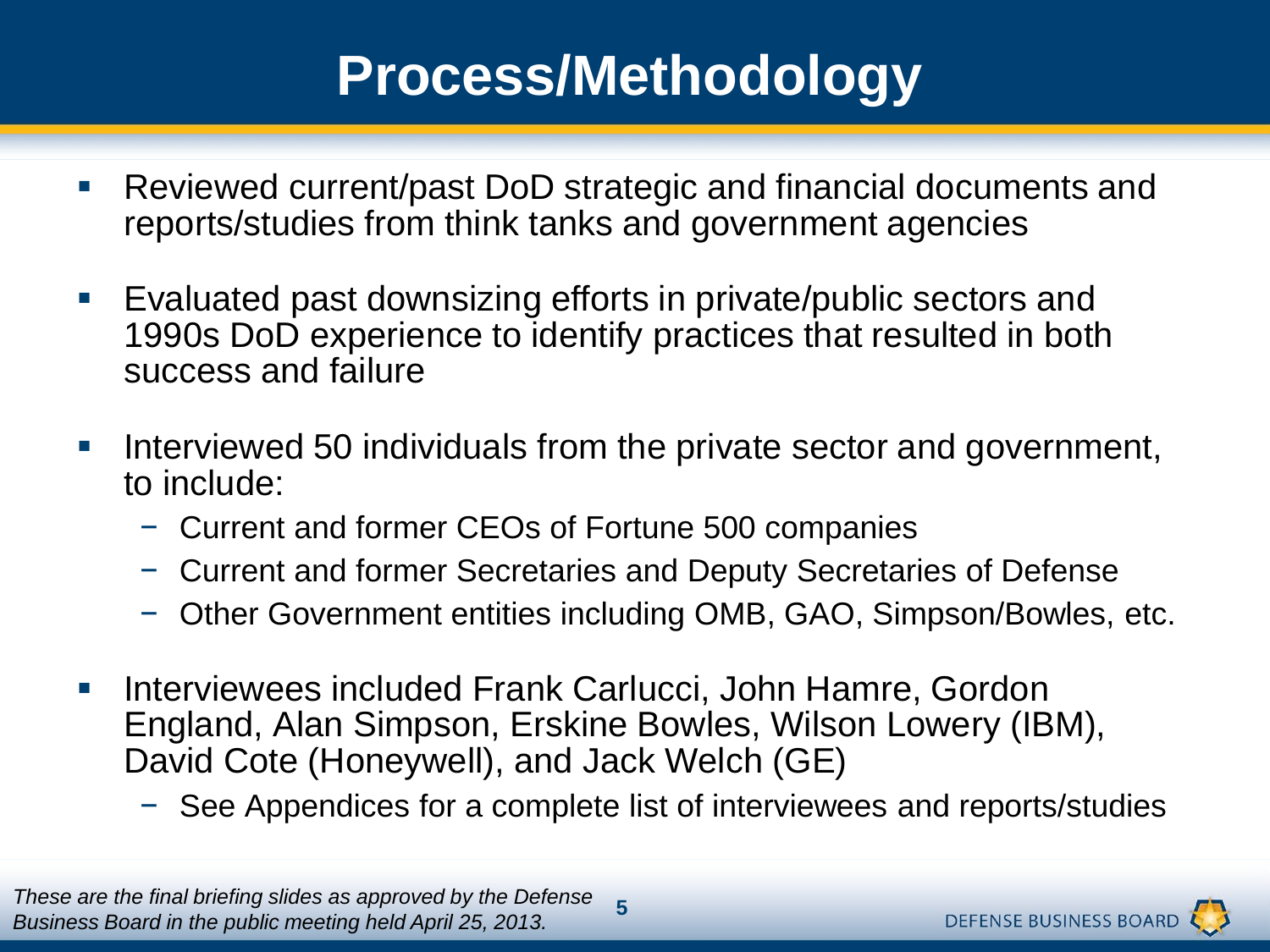# **Assumptions**

- Current political/economic pressures to reduce the U.S. deficit and debt are expected to continue, resulting in budget cuts to programs, Agencies, or "across the board" (i.e., sequester in 2013 and beyond)
- Budget Control Act (BCA) of 2011 reduced DoD's projected budget by 9% over the next 10 years; DoD is expected to continue to operate with reduced budgets for some time
- While downsizing efforts will be more difficult than past budget cuts (ongoing war on terror, far higher personnel costs, etc.), this is an opportunity to install modern management information practices and systems in order to reduce overhead, cut low priority programs, and increase the "efficiency" of the Department
- World class business practices can be applied to government/DoD for more "bang for the buck" resulting in increased capability for warfighting

*"Our national debt is our biggest national security threat."* - ADM Michael Mullen, "Tribute to the Troops" breakfast, 2010

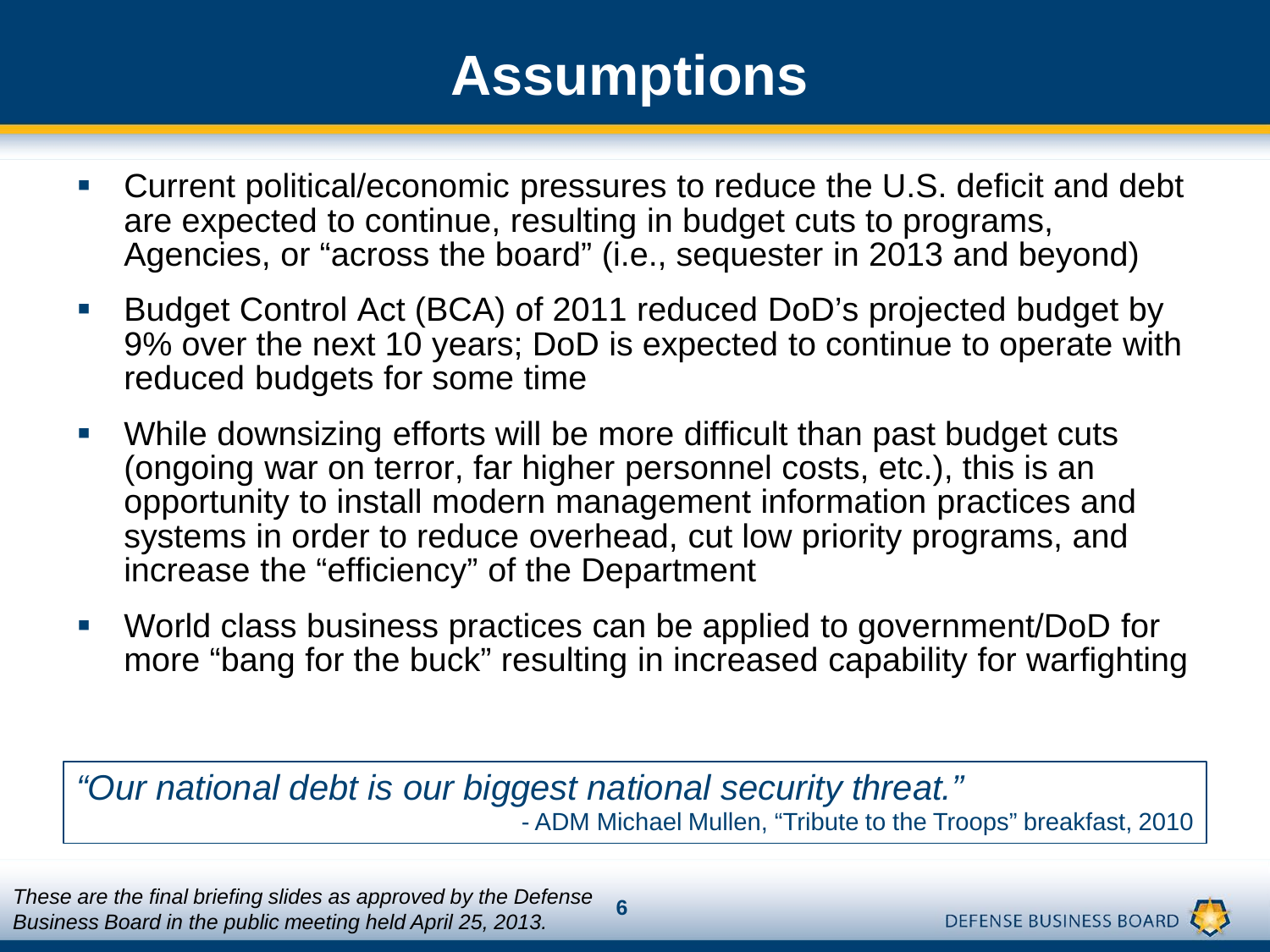### **Background Today's Budget Pressures**

- DoD's topline budget increased 54% from \$420B to \$648B\* from FY2001-2012 despite little change in active duty end-strength
	- − DoD's base budget increased 26%, from \$420B to \$531B\*
	- − DoD overhead increased 20% from \$221-\$271B total personnel costs increased from 50% of Total Obligation Authority (TOA) in FY85 to  $~5.3\%$  in FY12\*\*
- But recently, DoD's projected topline has been reduced 13% over the next 5 years (Future Year's Defense Program (FYDP) FY13-17) resulting in a flat base budget\*\*\*
	- − BCA 2011 reduced DoD's out-year budget by \$487 billion from FY12-21
	- − DoD's funding of programs through the Overseas Contingency Operations (OCO) is being reduced with some costs being absorbed into base budget
- In addition, DoD has incurred another \$41B (~8% base budget) in FY2013 sequester reductions
- **FY13 Constant dollars**

\*\* Includes civilians, military, and contracts for services (FYDP data) \*\*\* In FY13 Constant dollars; assumes elimination of OCO funds by 2017

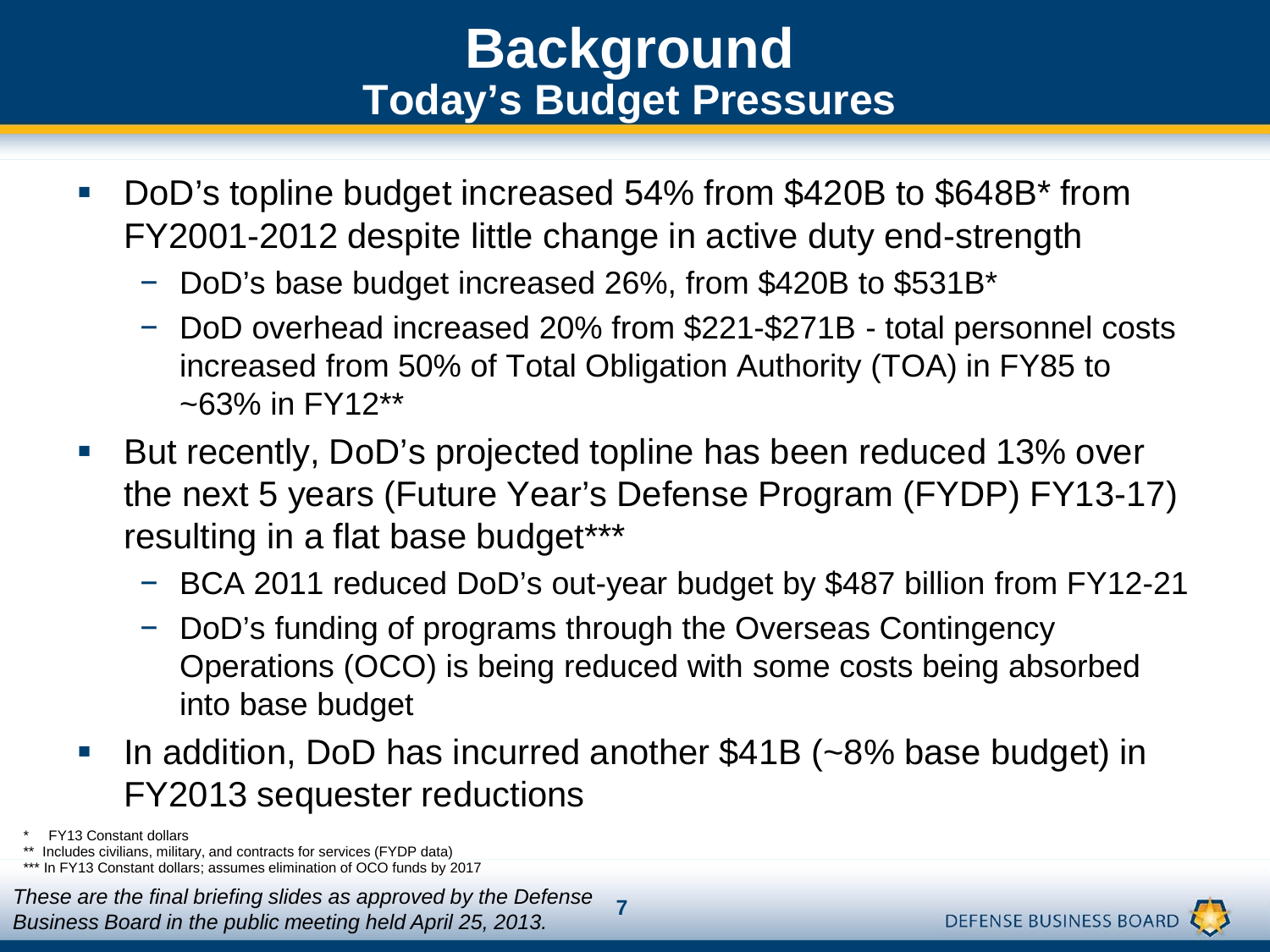### **Background Today's Budget Pressures**

#### Costs of DoD's Plans in the Context of the Budget Control Act



 Unlike future sequester years (FY2014-2021), this year's [and perhaps next year's] reductions are proportionally across the board\*

**8**

 FY2013 cuts will be spaced over a 7 month period ending September 31, 2013, because of the Continuing Resolution

\*Excluding military personnel and OCO

CBO Chart: (b) CBO projections incorporate costs consistent with DoD's recent experience; (c) extension of the FYDP projects costs of DoD's plans using DoD's estimates where available; (e) budget estimates w/o sequestration; (f) budget estimates with sequestration

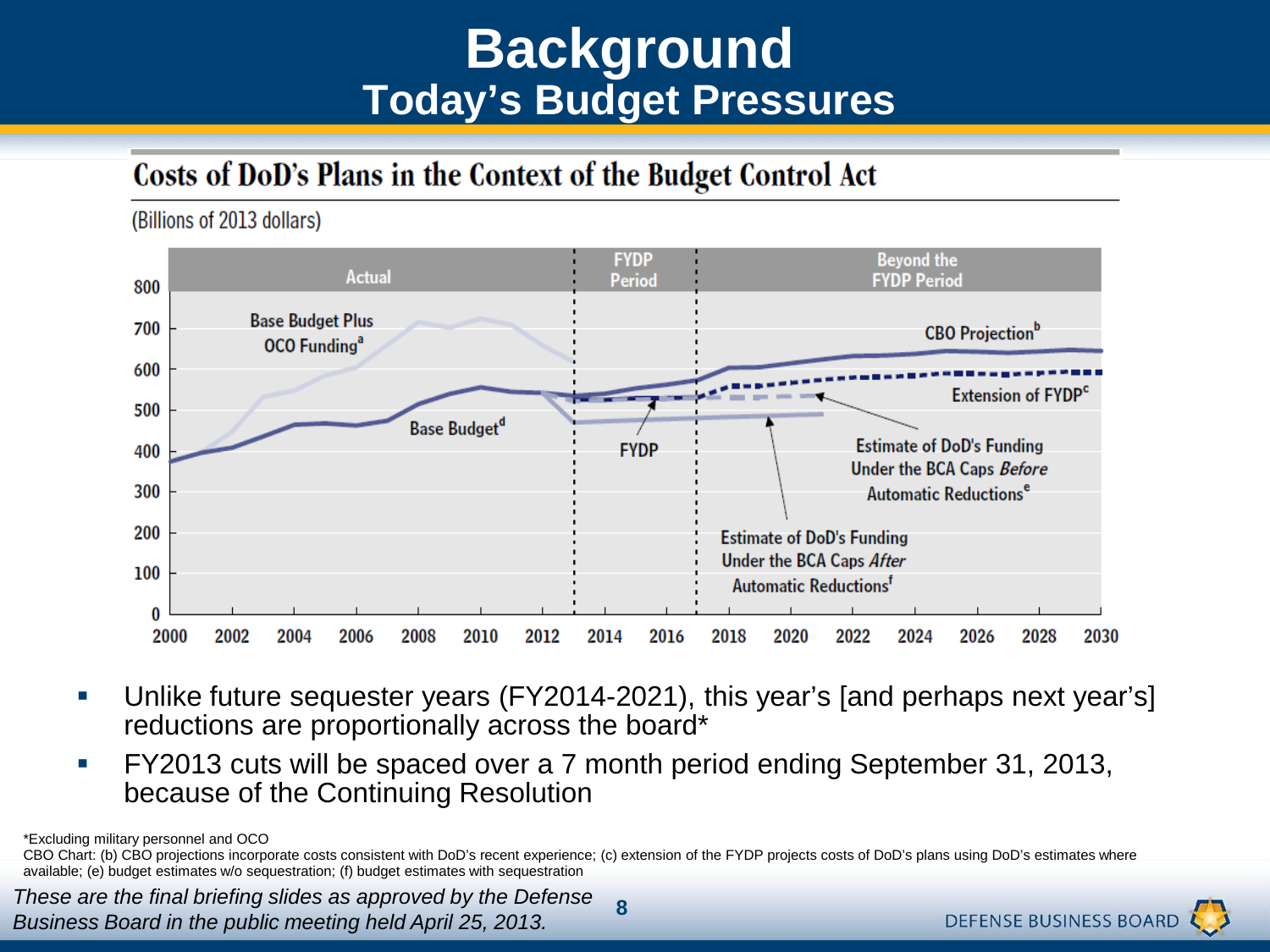### **Background How Did Private Sector Handle Last Crisis?**

- In 2008, the U.S. private sector experienced its deepest recession since World War II
- Companies were forced to take rapid and extremely aggressive actions led by the CEO/senior management
	- − Decisions made quickly based on market, competition, and profitability/cash flow
	- − Overhead cut deeply, reporting layers reduced, and span of control increased
	- − Headcount reduced and costs per person cut via pay freezes, bonus elimination, and reduced benefits (e.g. shift to defined contribution retirement plans)
	- − Offices/operations consolidated, excess facilities/businesses closed or sold
	- − Management information/reports were cost-based to ensure savings achieved integrated into budget reporting system
- Companies that took quick action emerged stronger

*"Budget pressures can be an opportunity to reduce costs and improve efficiencies at DOD – this opportunity should not be wasted. We've come to a point in this country where we don't have a choice but to take action on costs."* - Former CEO of Fortune 50 company

Note: A more detailed report on private sector downsizing best practices is included in DBB Report FY11-08

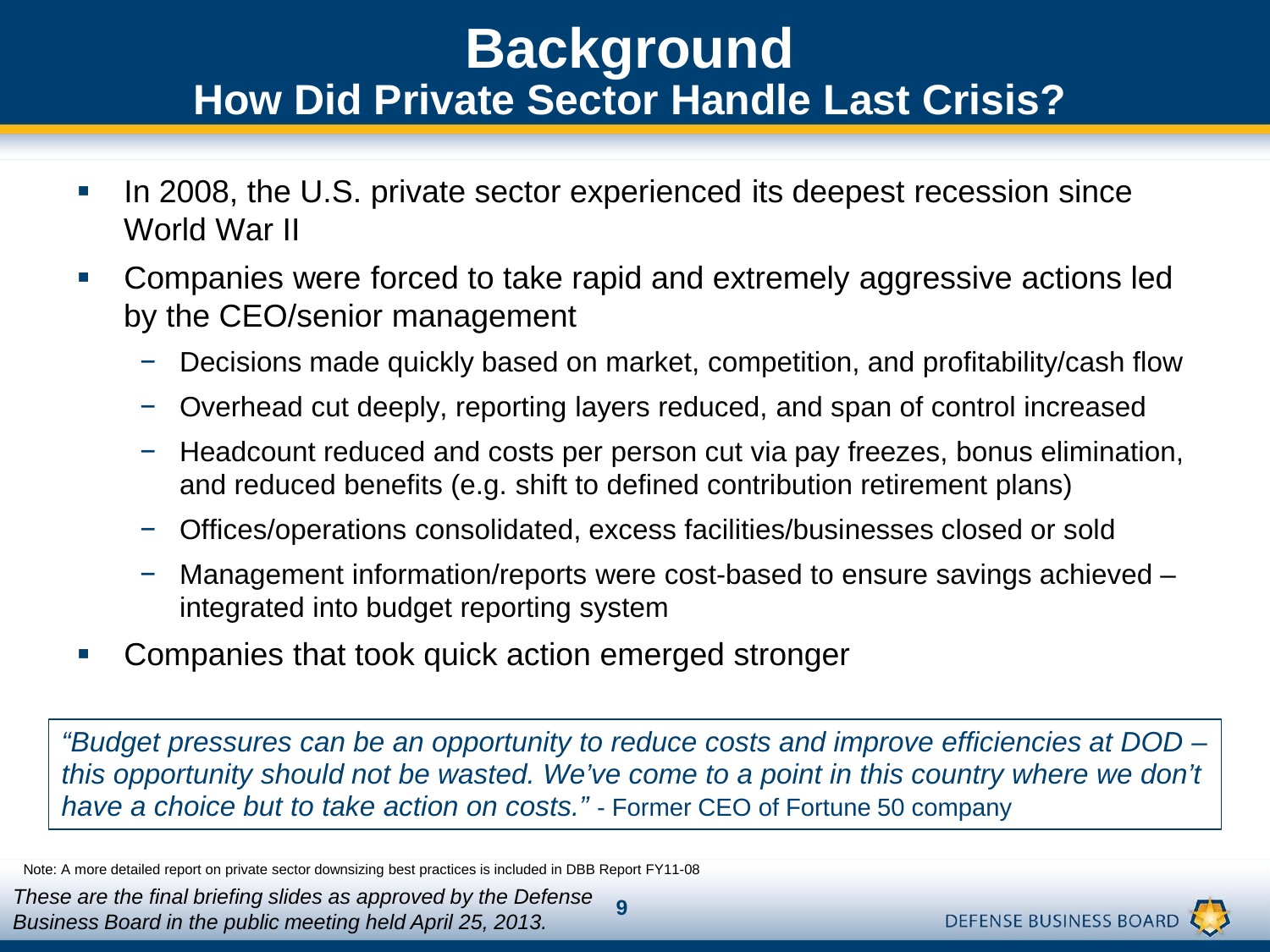### **Background Past DoD Downsizing Efforts**

- After major war efforts, DoD's budgets declined (e.g. WWII, Korea, and Vietnam). Low point in all three cases was near \$400B in today's dollars (see chart on pg 11)
- The Post Cold War drawdown budget declined 36% to \$384B (FY13 constant dollars), from a peak in FY86 of \$597B
- Substantial reductions in force structure, as shown in table below

| <b>DoD Resource</b>                                                                                                         | 1986      | 1998             | <b>Change</b>                 |
|-----------------------------------------------------------------------------------------------------------------------------|-----------|------------------|-------------------------------|
| <b>Active Duty Military Manpower</b>                                                                                        | 2,100,000 | 1,500,000        | $-29%$                        |
| <b>Civilian Personnel</b>                                                                                                   | 1,100,000 | 750,000          | $-32%$                        |
| <b>Army Divisions</b>                                                                                                       | 18        | 10               | $-44%$                        |
| <b>Air Force Fighter Wings</b>                                                                                              | 24        | <b>12</b>        | $-50%$                        |
| <b>Strategic Bombers</b>                                                                                                    | 324       | 89               | $-73%$                        |
| <b>Navy Combat Ships</b>                                                                                                    | 546       | 314              | $-42%$                        |
| <b>Navy Carriers</b>                                                                                                        | 15        | 11               | $-27%$                        |
| <b>Major Aircraft Procurement Programs</b>                                                                                  | 8         | $\boldsymbol{4}$ | $-50%$                        |
| <b>Major Bases (reductions from BRAC)</b>                                                                                   | 495       | 455              | $-8%$                         |
| These are the final briefing slides as approved by the Defense<br>Business Board in the public meeting held April 25, 2013. | 10        |                  | <b>DEFENSE BUSINESS BOARD</b> |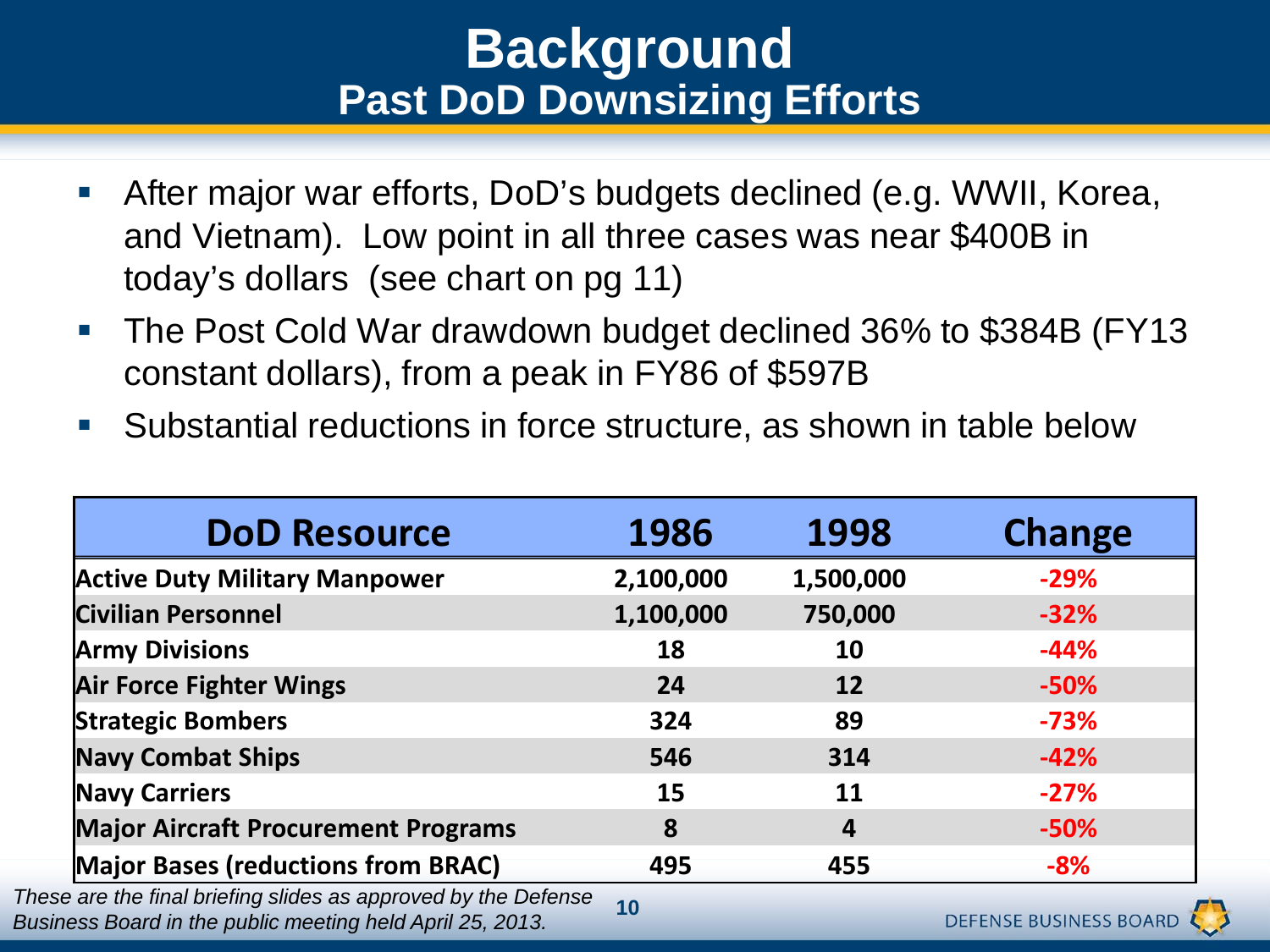### **Background DoD Total Obligation Authority (TOA)**



11

Source: FY 2013 Greenbook, table 6-1 "DoD TOA by Title"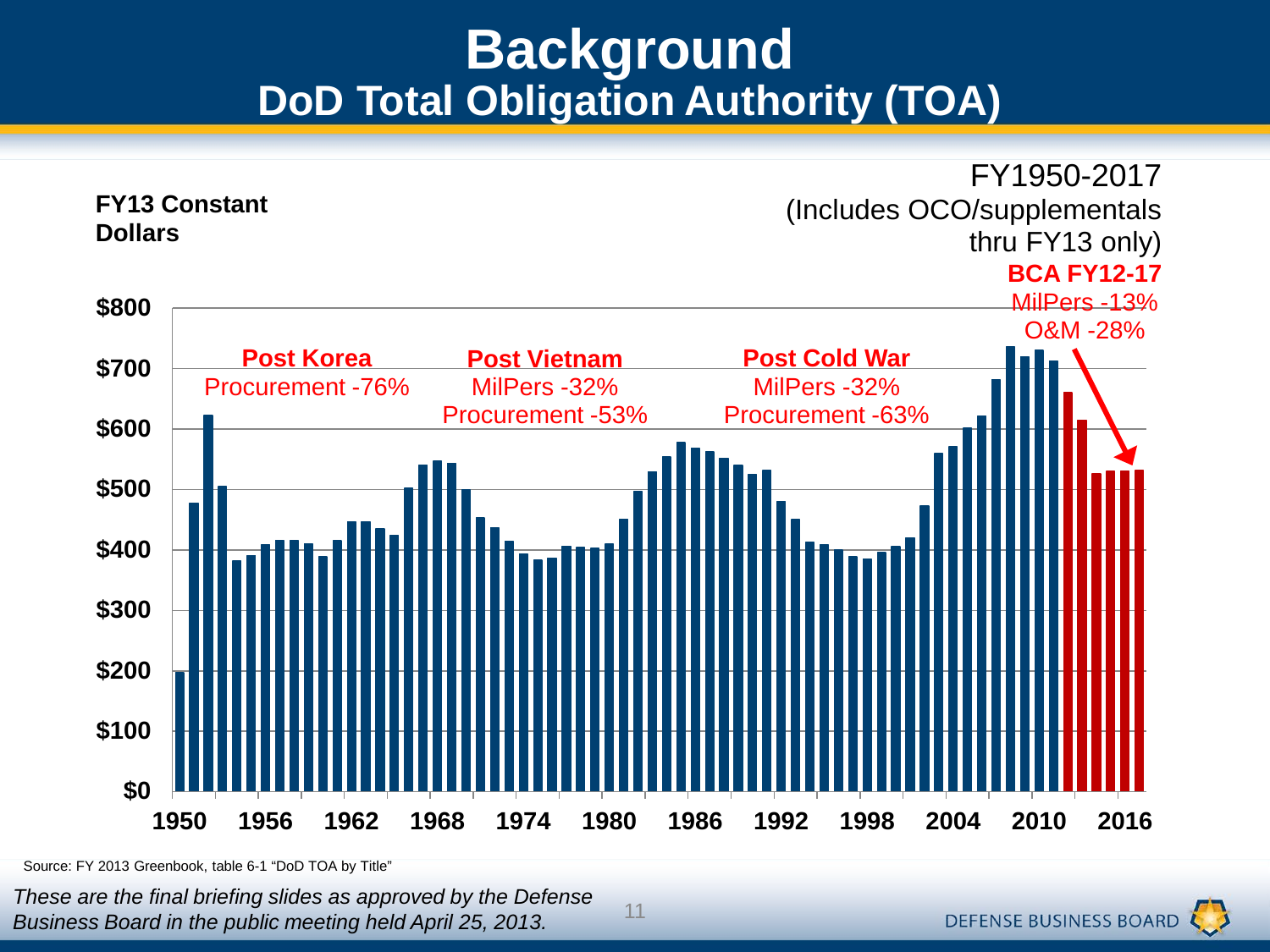### **Background How Did DoD Manage Post-Cold War Drawdown?**

- Opportunities achieved: Initiatives provided vision and shape to implementation driven from the top, with Service buy-in, and focused on sustaining key capabilities
	- − Deputy Secretary Atwood's "Defense Reform Initiative": changed business operations, enabling significant support and personnel reductions
	- − CJCS Powell's "Base Force": reduced the force structure consistent with SECDEF strategy
	- − 1993 NDAA included authorities for financial separation incentives for civilian employees
	- − Secretary Cohen's Defense Reform Initiative established offices to oversee downsizing
- Opportunities missed: Rapid and dramatic program curtailments with old legacy management systems maintained
	- − "Procurement Holiday" (FY94-99): investment cut ~40%, equipment aged, creating significant future modernization bill. Acquisition workforce substantially reduced leading to gaps in experience and critical skill sets
	- − Service budget choices led to unbalanced force/poor readiness Departmental efficiencies did not result in sufficient savings to help fund modern combat needs
	- − Dramatic consolidation of defense industrial base reduced competition and caused major industrial companies (e.g. GE, Texas Instruments, Ford, Chrysler, etc.) to exit DoD market. This reduced flexibility and range of capabilities of the industrial base
	- − Civilian workers more closely tied to military capabilities were hardest hit (base operations, strategic/tactical support, and training) but those not directly tied to operating force (central support, headquarters, and communications) stayed flat/increased in size

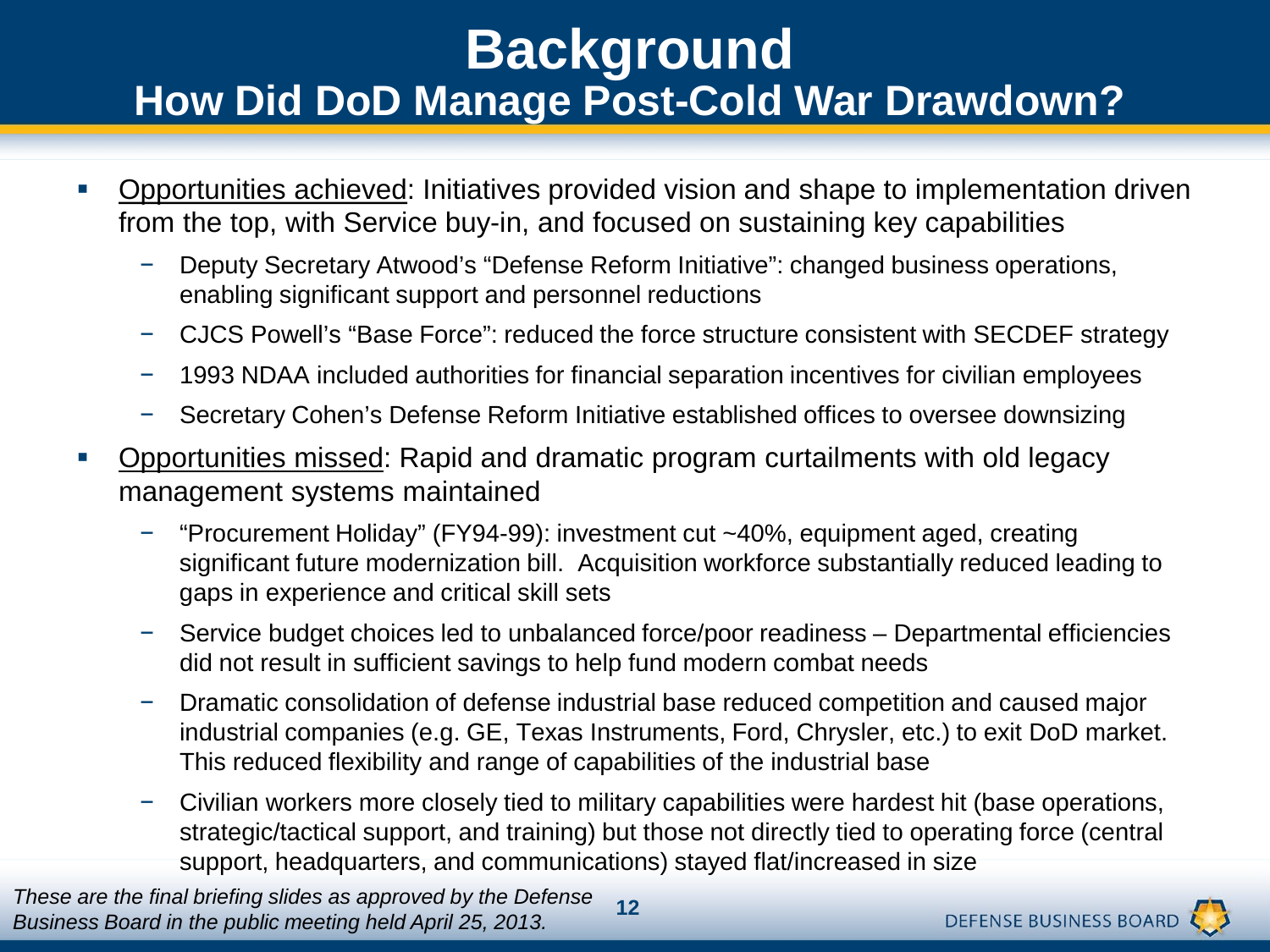# **Observations on Management Systems**

- Since the last downsizing, DoD has not installed the necessary management processes and Management Information Systems (MIS)/Enterprise Resource Planning (ERP) systems to provide performance and cost/metrics needed to make informed decisions on this downsizing process and to drive other efficiency/cost-reduction efforts in the Department
	- DoD has one organization focusing on budget/appropriations (Comptroller) and another (Deputy Chief Management Officer (DCMO)) as the "Performance Improvement Officer" without any systems to focus on costs or performance
	- The DCMO does not supervise and does not have direct authority over the Service CMOs or DCMOs. CMOs/DCMOs in turn do not have management experience and have limited authority over functional stovepipes. As a result, changes rarely occur, and outcomes rarely improve
	- There is no enterprise-wide process ownership of existing systems—each organization involved has its own needs and interests at heart and Departmentwide planning and coordination is often absent
	- DoD remains on the GAO "High Risk List" in the areas of "Business Systems Modernization," "Financial Management," and "Business Transformation" (along with 10 other risk areas)

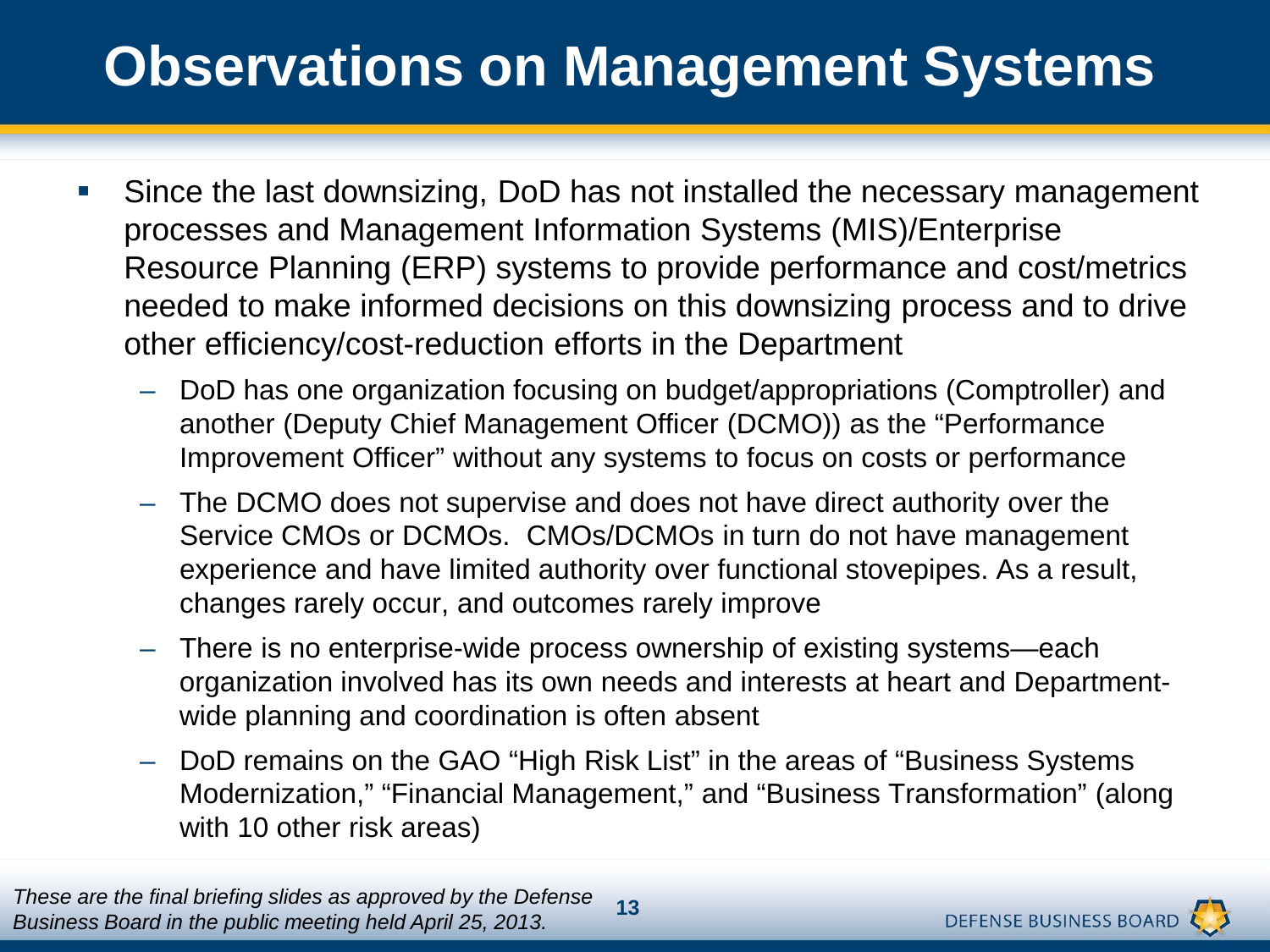# **Observations on Management Systems**

- DoD has spent over \$6B on its ERP-based transformation efforts to date, but less than 10% of the Department's TOA is actually being managed through these systems—and with mixed results (e.g., Expeditionary Combat Support System (ECCS), Defense Integrated Military Human Resources System (DIMHRS), etc.)
- As a result, data is not accessible, available, or easily shared and is often inconsistent
	- It is difficult to evaluate overall DoD performance in terms of its ability to support war fighters with efficient and effective business practices because the Department does not have sufficient, specific performance measures that would enable this evaluation
	- The limited data collection and cost accounting methodologies handicap officials who desire to promote more effective and efficient operations
	- Support functions grow relentlessly, are disconnected, and increasingly complex
	- Attempts to modernize and integrate business systems have been met with considerable resistance, resulting in a proliferation of stand-alone platforms
	- Inhibitors are not related to technology, but rather: functional governance, organization, fragmented ownership of processes, and a deep-seated cultural resistance to change

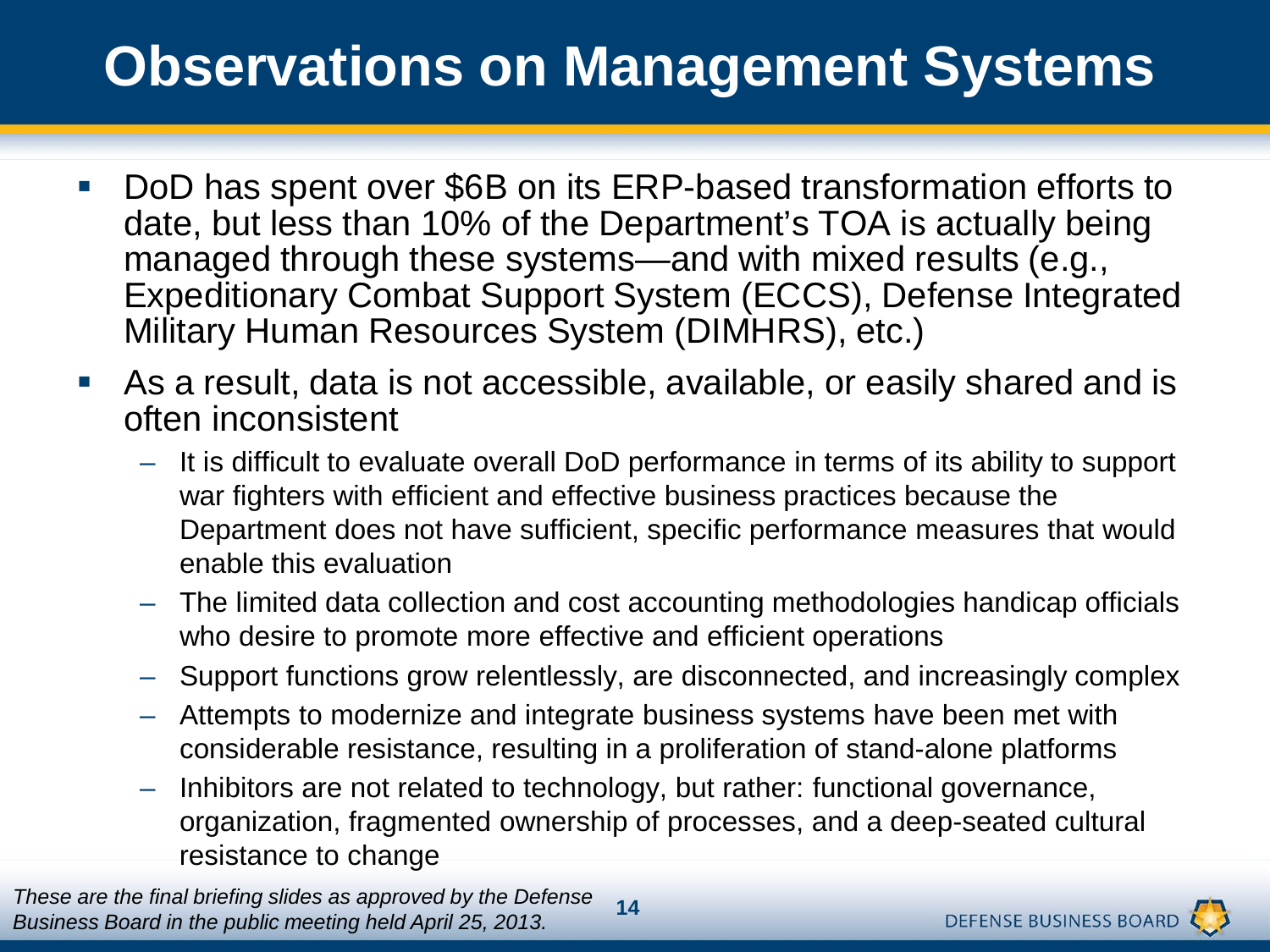### **Observations**

#### **Best Management Practices- DoD vs. Private Sector**

| <b>Private Sector Best Practices</b>                                                                | <b>DoD Past &amp; Current Practices</b>                                                                         |
|-----------------------------------------------------------------------------------------------------|-----------------------------------------------------------------------------------------------------------------|
| 20% overhead                                                                                        | 40% overhead                                                                                                    |
| Focus expenditures on those activities based on<br>future growth, profits, and return on investment | Prioritize activities/programs based on appropriated<br>dollars – do not want to lose what they already<br>have |
| Operate based on profits $-$ a disciplining factor                                                  | Operate based on "use it or lose it" mentality                                                                  |
| Pay attention to cost drivers – go after those not<br>directly driving sales and revenue            | Obligations tracked - costs are not normally<br>measured/visible                                                |
| Metrics consistently used, constantly measured                                                      | Metrics constantly changing, infrequently measured                                                              |
| Set realistic and specific goals/targets and<br>timelines – stick to them                           | Set optimistic goals/targets and timelines in 5 year<br>plans – restart plan every year                         |
| Eliminate or sell off non-profitable parts of the<br>company in down markets                        | Reduce personnel and procurement/investment,<br>and delay maintenance in down budgets                           |
| Leadership closely monitors priority metrics to<br>ensure success                                   | Limited leadership involvement or visibility on<br>metrics – used for compliance purposes, not<br>outcome       |
| Transparency in data/metrics to ensure honesty in<br>goal progress                                  | Components reluctant to be transparent, leads to<br>unrealistic reporting of goal progress                      |
| Data audited for consistency                                                                        | Financial statements not auditable, data not<br>consistent across all components                                |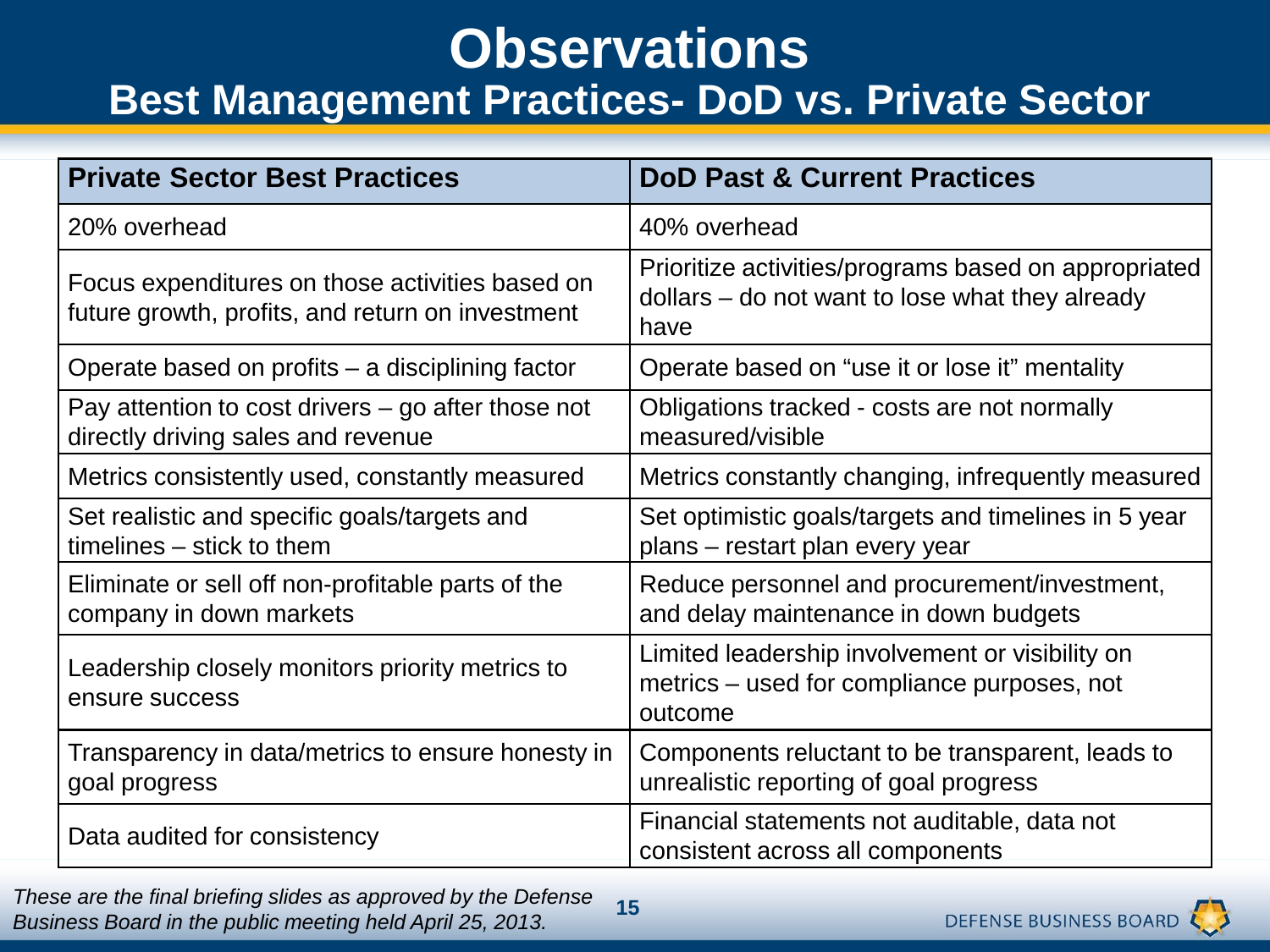#### **DoD is Entering a Period of Change Forced by Budget Reductions**

*"This Department simply cannot risk continuing down the same path where our investment priorities, bureaucratic habits and lax attitudes toward costs are increasingly divorced from the real threats of today, the growing perils of tomorrow and the nation's grim financial outlook."*

*"My hope and expectation is that as a result of these changes over time, what had been a culture of endless money where cost is rarely a consideration will become a culture of savings and restraint."* - Robert Gates, 2010

*"Every dollar squandered on waste is one denied to the warfighter."* - Secretary Donald Rumsfeld, September 10, 2001

*"Since 1947, there have been four periods of significant increase in budget authority… followed by a period of significant decrease. Current Departmental processes are structured for programmatic growth with the even distribution of increases and decreases... Opportunities exist for redirecting funds, but culture, decision authority, and management's leadership challenges remain significant." –* DBB Transition Report, January 2009

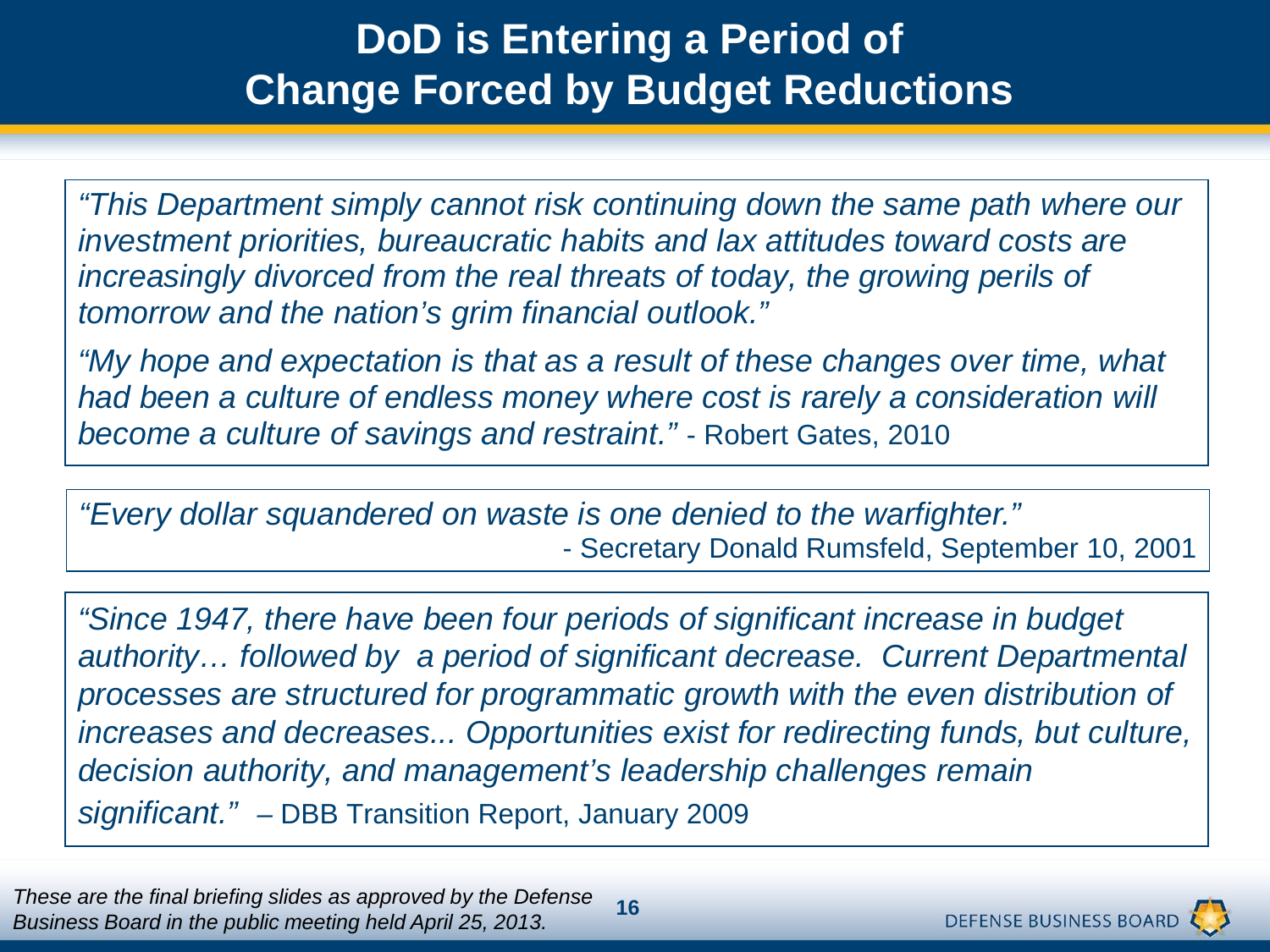### **Observations**

- Compared to private sector, DoD is complex and presents unique challenges
	- − Greater scale comparable to only a few very large companies
	- − Far more interested parties, politics complicates change numerous Congressionally imposed restrictions, requirements, and reports
	- − DoD culture resists change; prefers improving existing processes at Service or suborganization levels
	- − Budget increased for over a decade and drives decisions not performance, costs, efficiencies, etc.
- New SECDEF has opportunity to design and implement a new strategy for more efficient, agile DoD designed for the future with modern management practices
	- − Continued budget pressure encourages DOD to take advantage of "Best Practices" to reshape Department
	- − After decade of growth, there is "low hanging fruit" for the expected cost reductions/changes
	- − Opportunity may be lost if "change" process is drawn out resistance will increase with time
- **This is also an opportunity to ask Congress to give DoD the flexibility needed to** reduce costs and manage the Department to meet today's requirements
	- Making significant change will be difficult, perhaps impossible, unless the Congress is willing to reduce its myriad of requirements and limitations. This should be a high priority of the Secretary in 2013

*"It is not a great mystery what needs to change – what it takes is the political will… as Eisenhower possessed, to make hard choices – choices that will displease powerful people both inside the Pentagon and out."* - Secretary Robert Gates

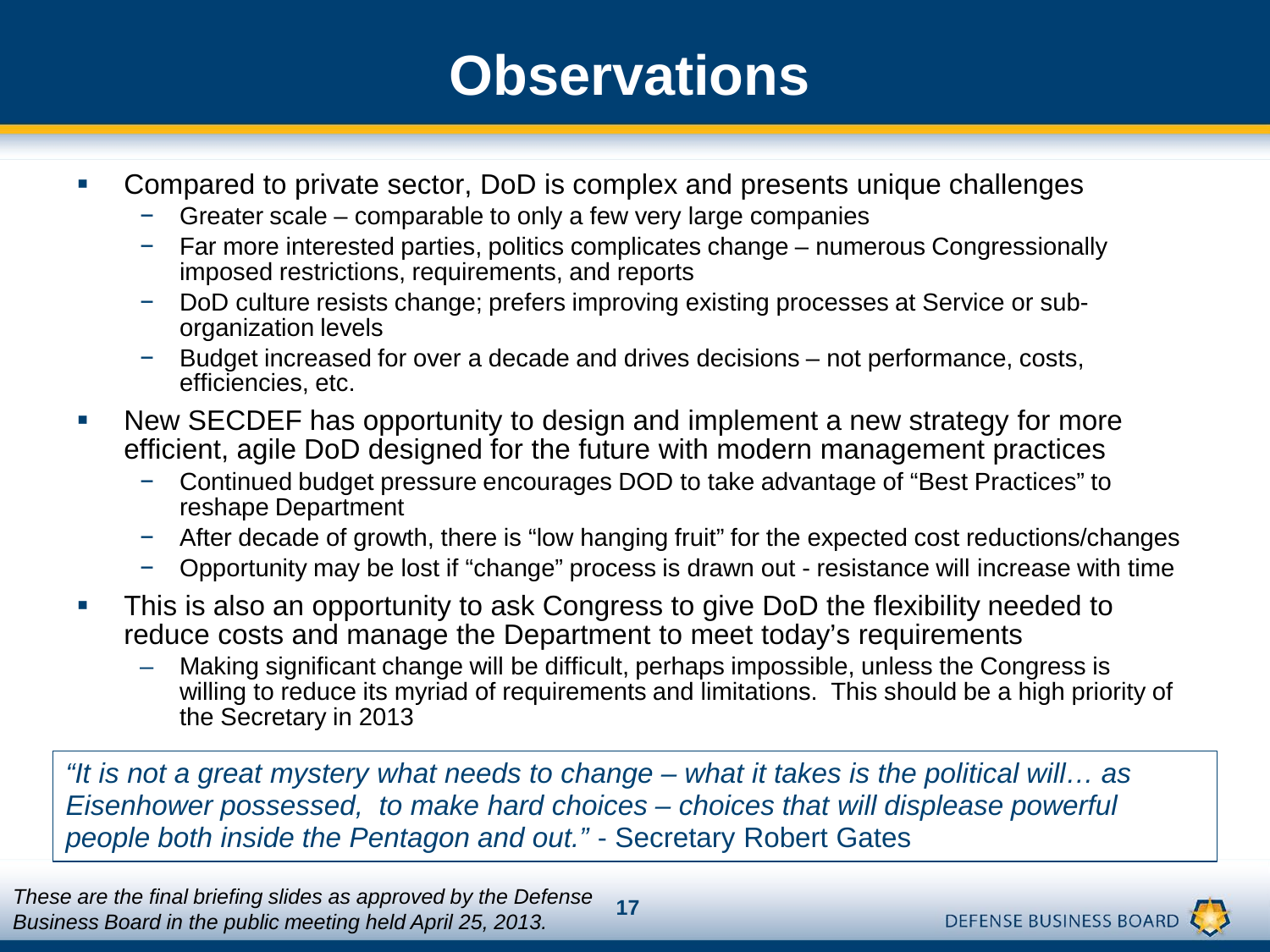# **FY 2012 Base Budget (Enacted)**

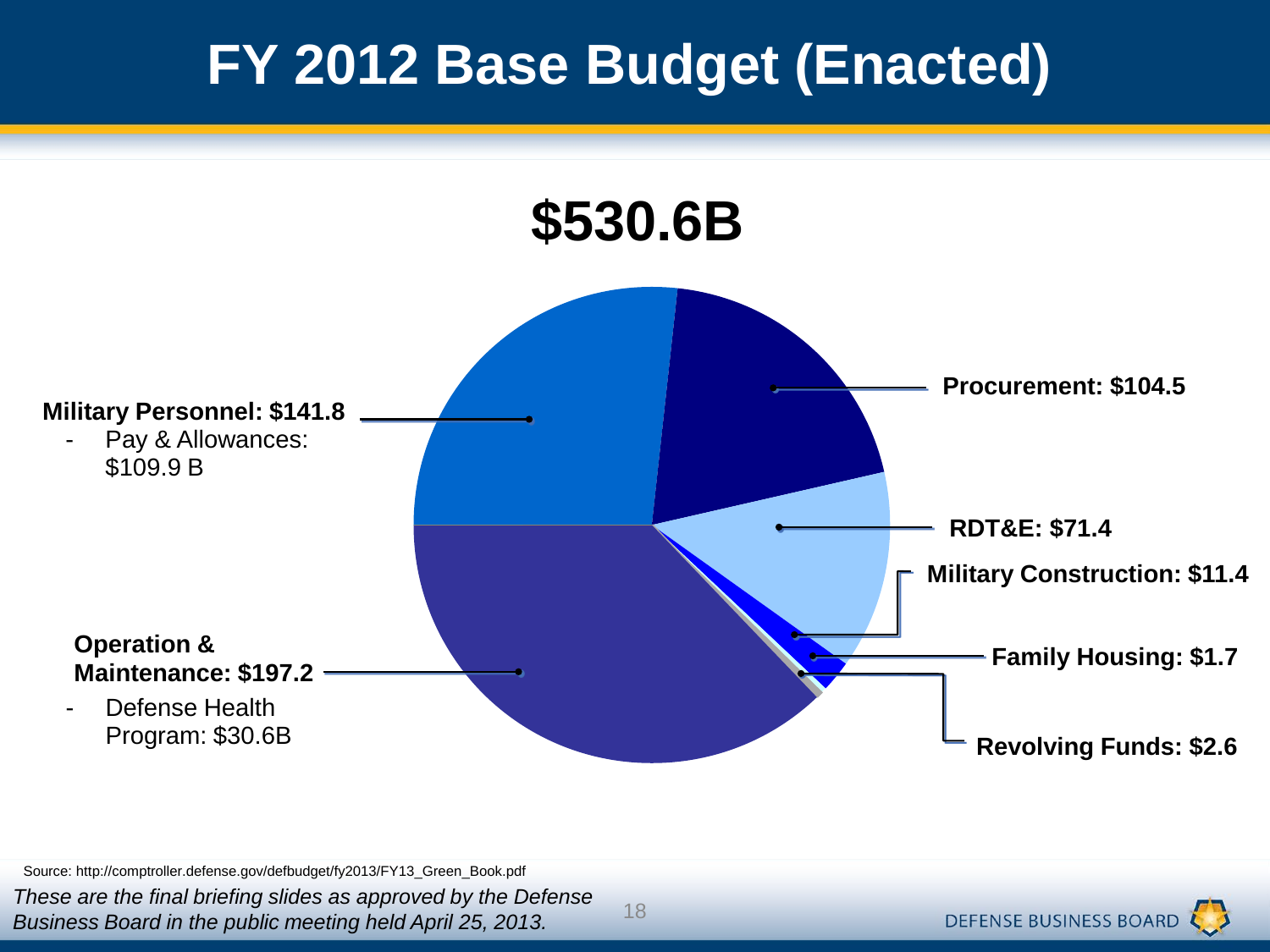### **Recommendations Summary**

- **Private Sector downsizing approaches and tools can be used by the SECDEF to meet** critical missions despite reduced funding – and improve management culture/systems
	- Process driven personally by the CEO and the Board
	- − Reductions focused on overhead, supply chains, HQ staffs, layers and people costs
	- − Reliable management information systems/data critical to successful implementation
	- − Companies continued to invest in the future and emerged more agile and competitive
- Since downsizing process is already underway to reduce \$41B to satisfy FY13 sequester, SECDEF should drive three primary processes in preparation for FY14:
	- 1. First develop a new strategic framework; determine likely funding levels, define essential military capabilities and a new, better focused, lower cost force structure
	- 2. Then identify specific areas for cost reductions and drive execution, but preserve critical investment funding, including R&D
	- 3. Use this opportunity to initiate a serious upgrade of DoD's management systems/process
- SECDEF leadership, firm execution, and persistent follow-up will be critical for success
	- − Move quickly resistance builds over time communicate widely and often
	- − Be bold plan for reductions beyond the consensus targets
	- − Develop better cost-based metrics and reporting systems what is measured succeeds

*"There are too many programs under way. We cannot afford everything we might desire; therefore, in the future the Department must balance capacity portfolios to better align with budget constraints and operational needs, based on priorities assigned to the war fighter capabilities."* – Dr. Ashton Carter

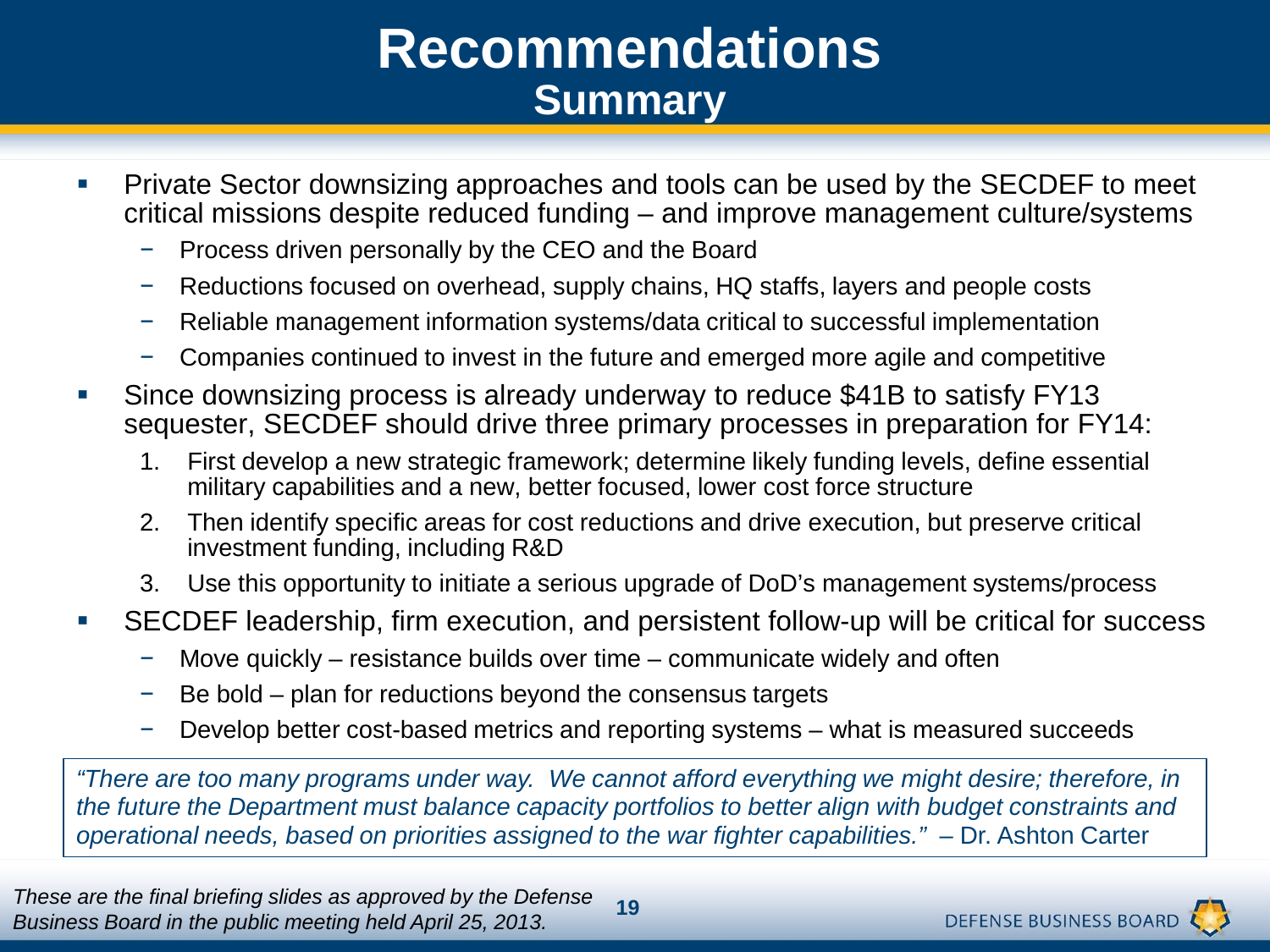### **Recommendation 1 First Develop a Strategic Framework**

- On March 15, 2013, SECDEF directed a review to build upon the 2012 Defense Strategic Guidance and inform the 2014 QDR, to be completed by May 31 (see Appendix C). This is a good first step in moving quickly as it should let strategy drive the downsizing process and restructuring process
- DoD should conduct the 2014 QDR process as a planning exercise for the new strategy and downsizing

*"The…QDR is not an attractive mechanism for a fresh examination of… rebalancing of the defense posture… process has become cumbersome and captured by the interests of the services, defense agencies, and the many joint program offices of the Pentagon… needs a fresh mechanism, such as the Bottom-Up Review, that closely links [the Secretary's] office to senior military commanders."* – 5 Former Deputies Memo, March 2013

- Based on the strategy, SECDEF should set a realistic multi-year funding profile – FYDP plus 5
	- − This is needed to frame the reduction targets
	- − Should avoid going back for further cuts by using "hoped for" outcomes
	- May need two projections: realistic and worse case

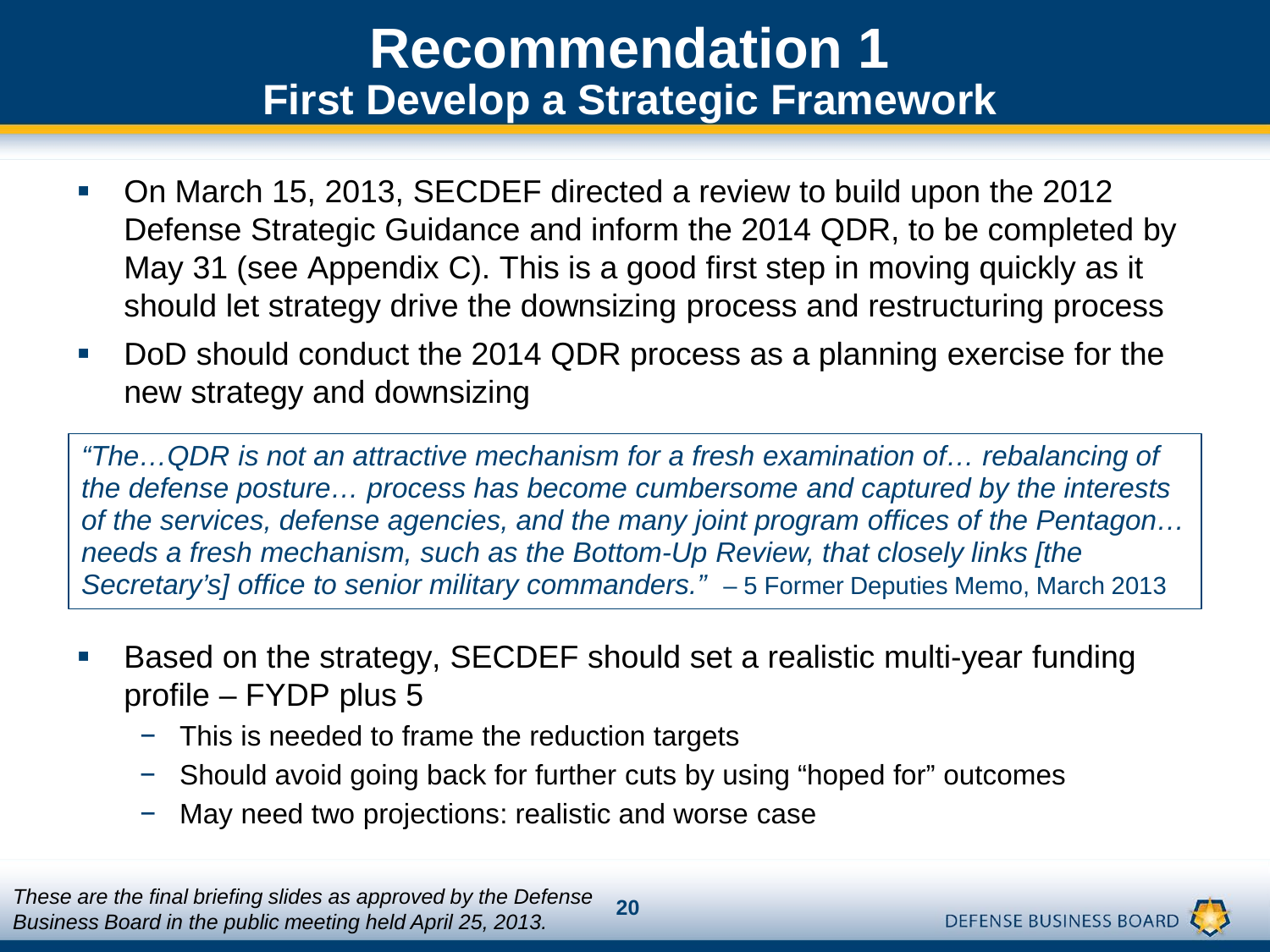### **Recommendation 1 First Develop a Strategic Framework**

- Based on the strategy & projected funding, SECDEF should develop priority forces/capabilities for the future
	- − Output will be a set of high priority capabilities essential to our national security, together with high-level force structure to serve as the basis for the downsizing effort
- Based on the new funding profile and force structure, a matching investment program should also be developed
	- − Adequately fund critical weapons development and production programs
	- − Highlight significant capability shortfalls and look for alternative solutions
	- − Recognize it will be necessary to take prudent risks
	- − Review should be managed via regular Department structures driven from the top by the DMAG/USD(AT&L)
- All other forces, programs, and functions are fair game for deep cost reductions

*"According to McKinsey studies, 89% of the current year's budgets can be explained by the previous year's budget. Fearful of losing what it already has won, the Pentagon attempts to adapt mature programs to new threats."* – McKinsey Study on DoD

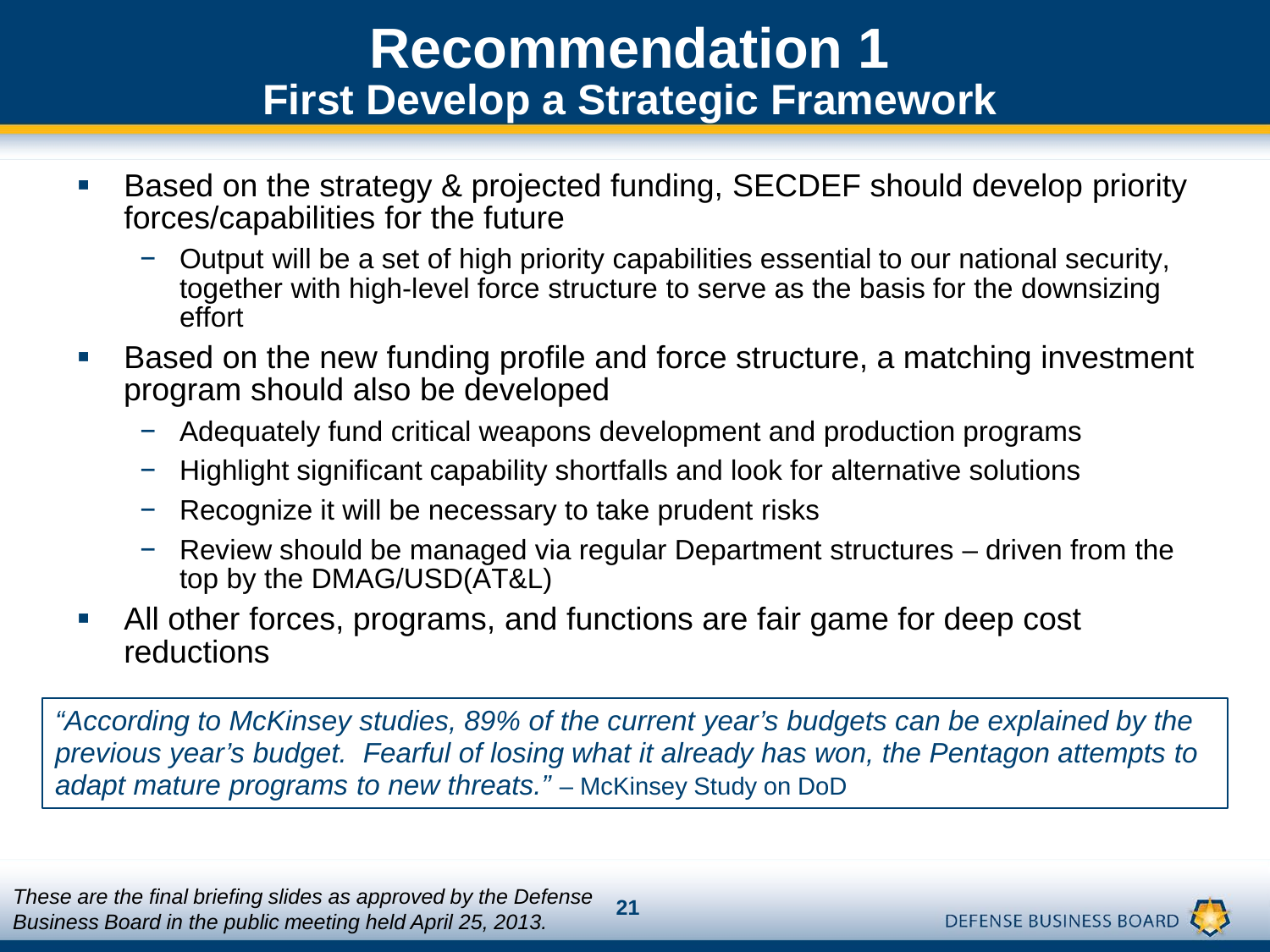### **Recommendation 2 Develop a Detailed Downsizing Plan**

- Must be a top SECDEF priority or it will not be successful
	- − SECDEF must define end-state, goals, and instill a sense of urgency
	- − He drives the process, assigns responsibilities and stays involved
- DEPSEFDEF serves as the key "program manager"
	- − Stand-up a Downsizing Executive Team (DET), i.e., a "SWAT" or "Tiger Team," to develop a detailed Downsizing Plan to aggressively cut costs across DoD
		- DET is a group of experts brought into DoD for a short amount of time (e.g., <12 months) to develop Downsizing Plan and drive execution
		- DoD experience is critical and retired senior military would be useful members
- SECDEF should appoint a DET Leader with full support of DEPSECDEF
	- − Senior civilian with proven private sector expertise in managing large budgets. Should also have experience in DoD
	- − Retired senior flag officer to serve as Deputy to the DET Leader
	- − DEPSECDEF will retain accountability for execution and results
- SECDEF should appoint a senior civilian executive with experience in ERP systems to install improved MIS process to track savings (which can later be expanded DoD-wide)

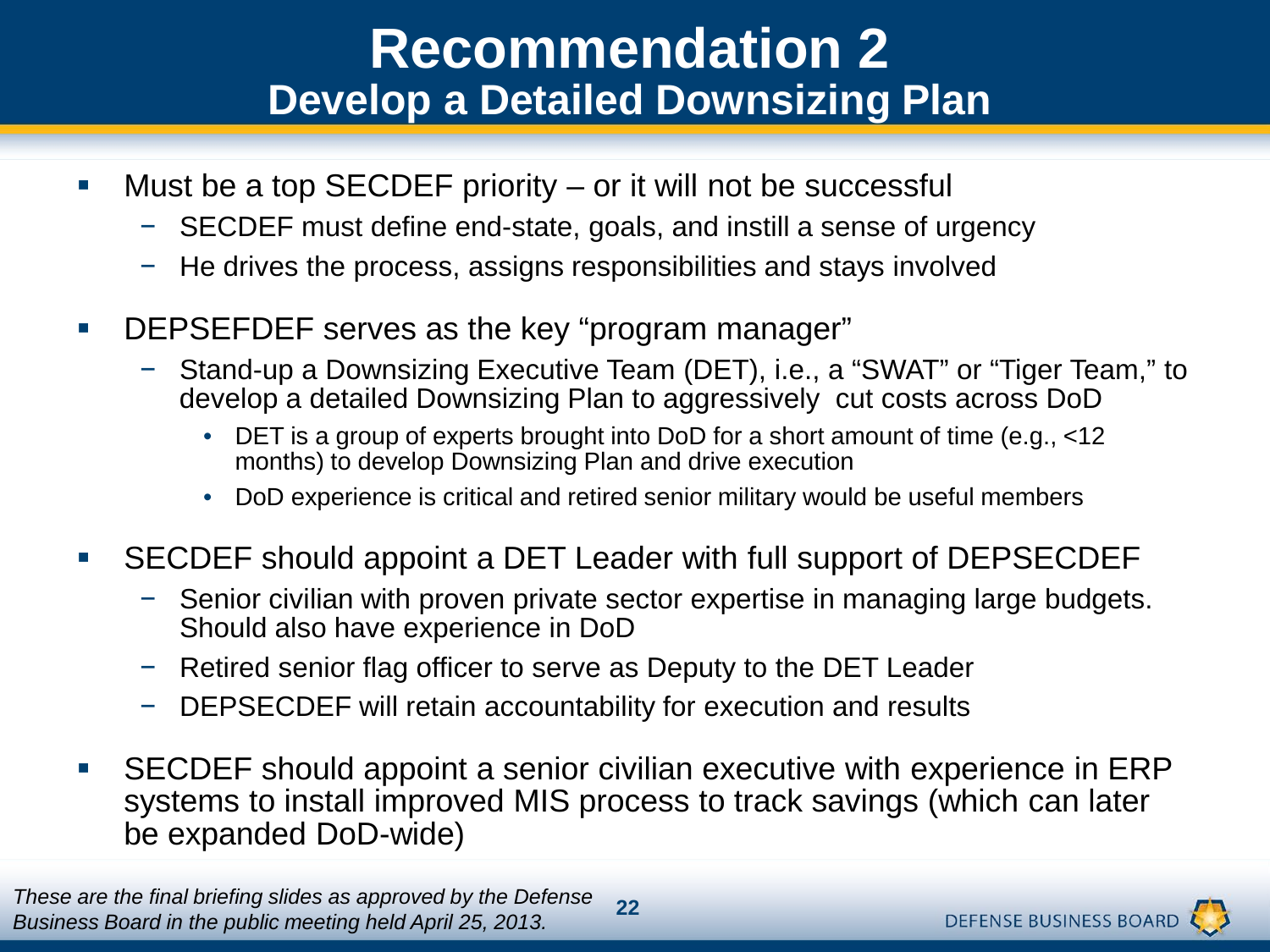#### **Recommendation 2 Develop a Detailed Downsizing Plan**

- A senior level, top performer should be identified from each major component (OSD, JCS, MilDeps, Agencies, Field Activities) as liaison to DET
- **DET** should manage the downsizing process and report progress to SECDEF/ DEPSECDEF
	- − Outside advisers should be used for special ad hoc analyses
	- − A group of respected "grey beards" to "Red Team" results could also assist
- **Initial Downsizing Plan should address three focus areas** 
	- 1. Overhead/DoD Headquarters Staff
	- 2. Personnel costs
	- 3. Logistics
- A Task Force should be established to concentrate on each of the three focus areas: goal to complete work in <1 year

*"Further defense cuts appear inevitable…For the past several years, Pentagon efforts to meet reduced budget targets have targeted the wrong priorities…the primary drivers of DoD spending, including excess bureaucratic overhead, unused infrastructure, and unbridled personnel costs, have been left largely unaddressed and allowed to grow essentially unchecked as other resources tighten."*  – Mackenzie Eaglen, AEI, March 20, 2013

Note: See DBB Reports FY11-08, FY10-02, FY10-08, and July 2010 interim report for further recommendations on DoD management and overhead reductions

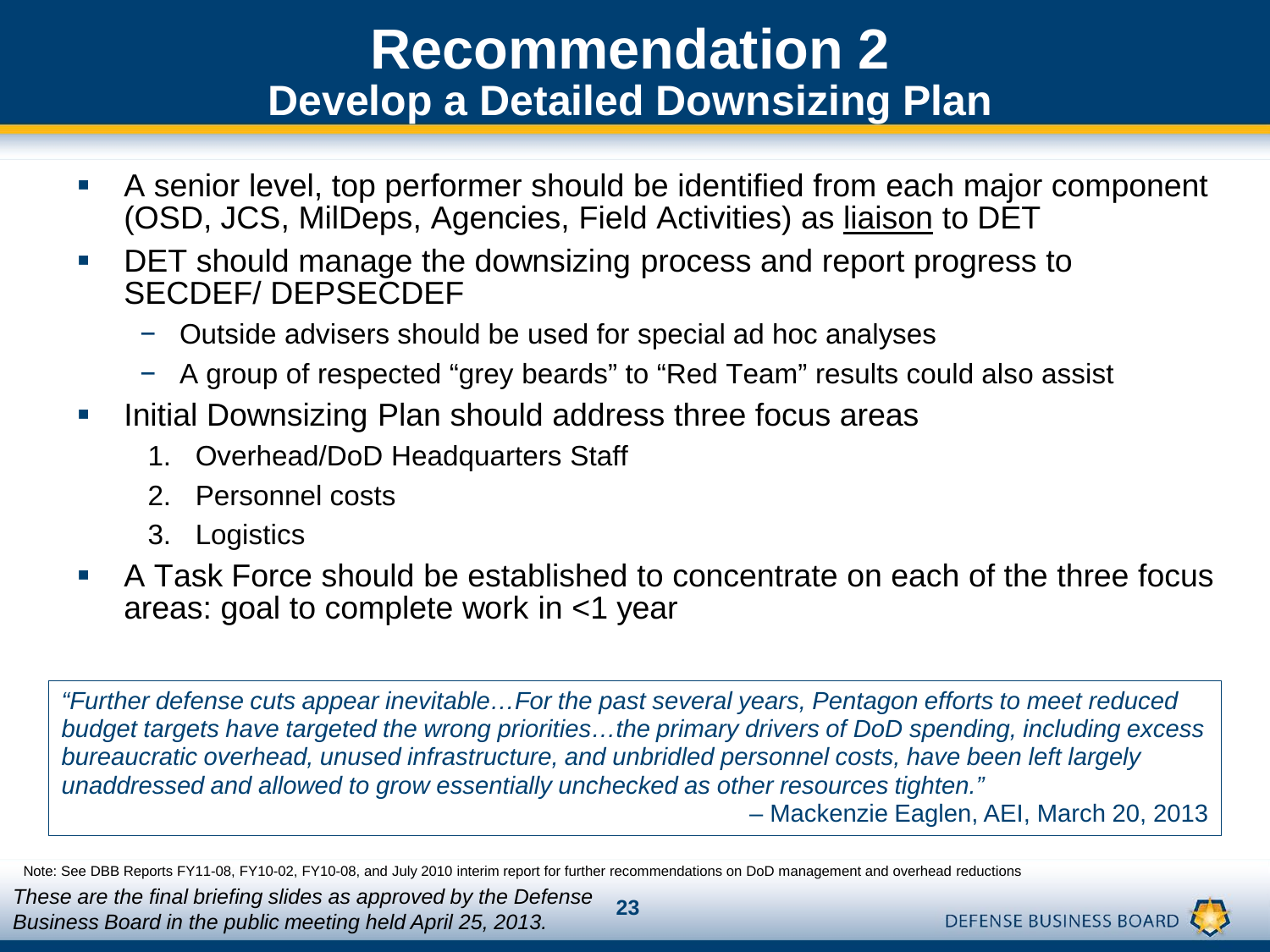#### **Examples of Recommendations for Cost Savings from DBB and Other Studies**

| <b>Recommendation (source)</b>                                                                                                                        | <b>Recommendation (source)</b>                                                                                                                                        | <b>Recommendation (source)</b>                                                                                                                                     |
|-------------------------------------------------------------------------------------------------------------------------------------------------------|-----------------------------------------------------------------------------------------------------------------------------------------------------------------------|--------------------------------------------------------------------------------------------------------------------------------------------------------------------|
| DoD adopt industry best practices in strategic<br>sourcing to achieve 15-25% annual savings<br>(DBB 11-02) (save \$169-\$218 Billion over 3<br>years) | Reduce overlap: OSD/JCS in Public Affairs,<br>Legislative Affairs, Legal Affairs, Personnel<br>Oversight, Cables, J-8/CAPE and JROC and<br>AT&L (DBB June 2010 Brief) | Double the number of defense<br>contractor positions scheduled for<br>elimination from 10 percent of current<br>staff augmentees to 20 percent<br>(Simpson-Bowles) |
| Re-tailor the business model for the<br>Commissaries (Sen. Coburn's 2012 report)<br>(costs \$1.4B annually)                                           | Reexamine logistics support, force structure,<br>procurement programs (DBB 11-08)                                                                                     | Reduce procurement by 15 percent, or<br>\$20 billion (Simpson-Bowles)                                                                                              |
| Send all military children based in the U.S. to<br>local schools (Simpson-Bowles Commission)<br>$(save - $753M annually)$                             | Reexamine military and civilian pay benefits<br>(DBB 11-08)                                                                                                           | Eliminate the V-22 Osprey program<br>(Simpson-Bowles)                                                                                                              |
| Reduce civilian headcount levels to FY2003 or<br>by 15%, whichever is greater (DBB June 2010<br>Brief) (~\$8.5 Billion in civpay costs annually)      | Purchase fuels through "hedging" (DBB 11-<br>06)                                                                                                                      | Cancel the Marine Corps' Expeditionary<br>Fighting Vehicle program (Simpson-<br>Bowles)                                                                            |
| Index existing TRICARE client participation to<br>industry deductibles, co-payments, and<br>premiums (DBB 05-04)                                      | Change military retirement system from<br>defined benefit to transportable defined<br>contribution plans (DBB 11-05)                                                  | Halve the number of F-35 Joint Strike<br>Fighters in favor of F-16s and F/A-18Es<br>(Simpson-Bowles)                                                               |
| Fewer Active Duty military (~10%) performing<br>commercial activities (DBB June 2010 Brief)<br>(\$5.4B annually to be repurposed)                     | Freeze contracts-for-services spending until<br>contractor headcount is known (DBB June<br>2010 Brief)                                                                | Cancel the Marine Corps F-35 program<br>(Simpson-Bowles)                                                                                                           |
| Integrate supply chains (DBB 11-07) (10-30%<br>savings annually)                                                                                      | Streamline military mail system (DBB 11-04)                                                                                                                           | Cancel the Navy's Future Maritime<br>Prepositioning Force (Simpson-Bowles)                                                                                         |
| Implement hiring freeze and head count control<br>process - start w/ OSD, JCS and COCOMs<br>(DBB June 2010 Brief)                                     | Reduce indirect spending - frequency of<br>duty station moves (DBB June 2010 Brief)                                                                                   | Cancel the new Joint Light Tactical<br>Vehicle (JLTV), the Ground Combat<br>Vehicle, and the Joint Tactical Radio<br>(Simpson-Bowles)                              |
| Consolidate data centers under single<br>governance authority (DBB 12-01)                                                                             | Downsize COCOMs - real reductions (DBB<br>June 2010 Brief)                                                                                                            | Reduce military forces in Europe and<br>Asia by one-third (Simpson-Bowles)                                                                                         |
| Divestiture of non-core activities (DBB 10-02)                                                                                                        |                                                                                                                                                                       |                                                                                                                                                                    |

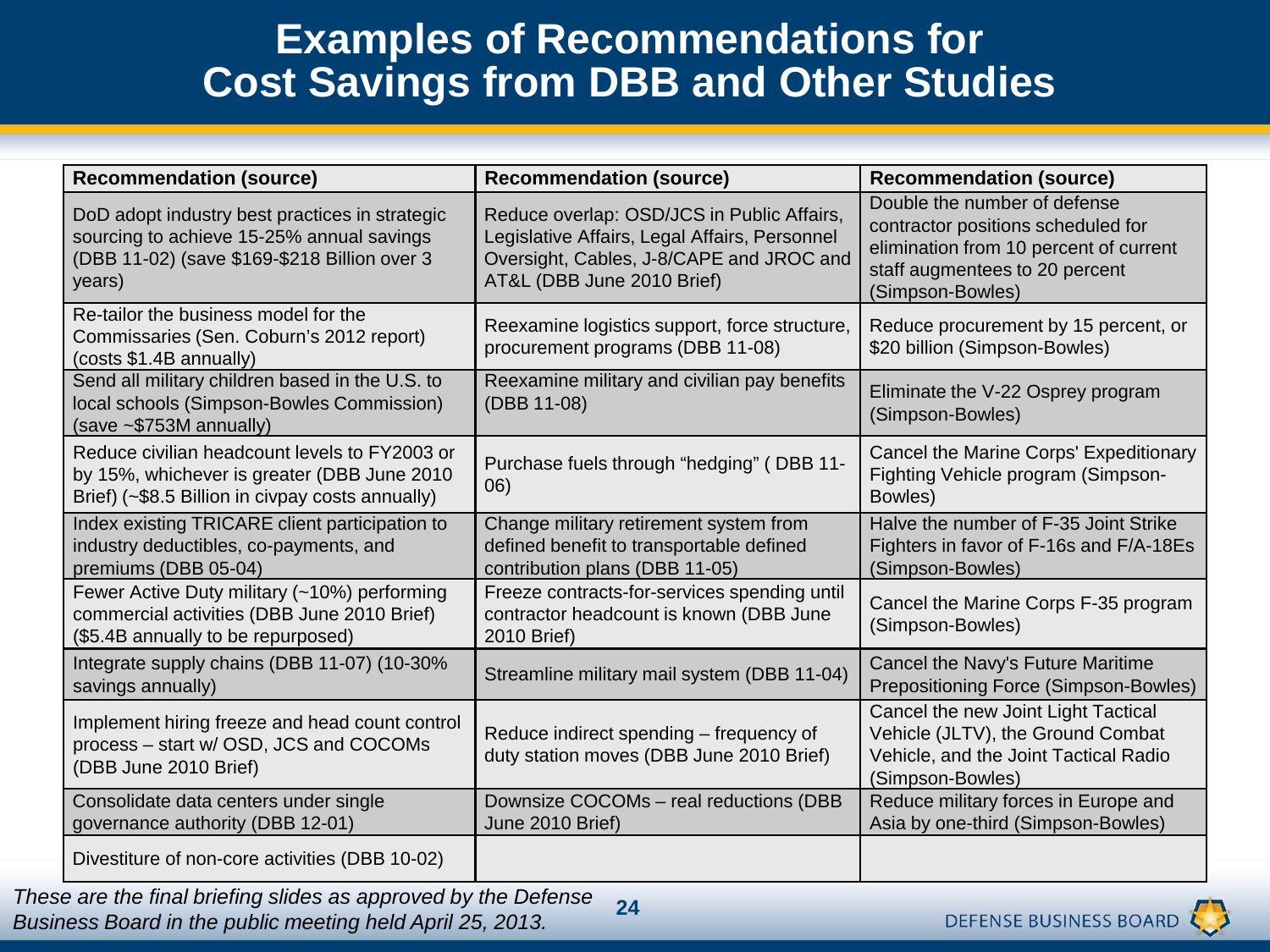#### **Recommendation 2 Focus Area 1: Overhead/Headquarters Staff**

#### Overhead – General

- In a 2010 McKinsey & Co. report, the US/DoD consistently had some of the largest overhead and spending inefficiencies relative to the defense organizations of industrialized peers
- With over \$270B of the topline budget spent on overhead and infrastructure, potential savings of ~\$100B/yr should be an aggressive target; set goal to reduce overhead from 42% of base budget to 25% within 5 years; i.e. fund soldiers, not staff
- Overhead Task Force leadership: Experienced civilian leader (must understand DoD with private sector experience); Senior military officer as deputy (a key role so select with care)
- **Key issues include:** 
	- − Eliminate/reduce low value-added functions/offices based on new strategy and priorities
	- − Reduce/consolidate management layers and support staff
		- Consolidate HQs and increase span of control
		- Taking a layer out saves cost, speeds decisions, reduces frustration
		- Reduce staff levels/deputies in most offices
	- − Restructure central training (\$57B) to focus on unit level training and computer-based training
	- − Review of Defense Agencies/Field Activities largely ignored despite significant cost growth (Defensewide overhead now \$113B)
	- − Infrastructure (e.g. bases, office space, and logistics facilities) must be reduced (a BRAC will be needed)
	- − Challenge everything unless overhead is cut dramatically, force structure/combat capabilities will degrade

*"The real solution is to rationalize the work, not the workers, and to do so in a manner that prevents the problem from creeping back." –* Harvard Business Review

Note: See DBB Report FY11-01 for recommendations on establishing cost-conscience practices throughout DoD

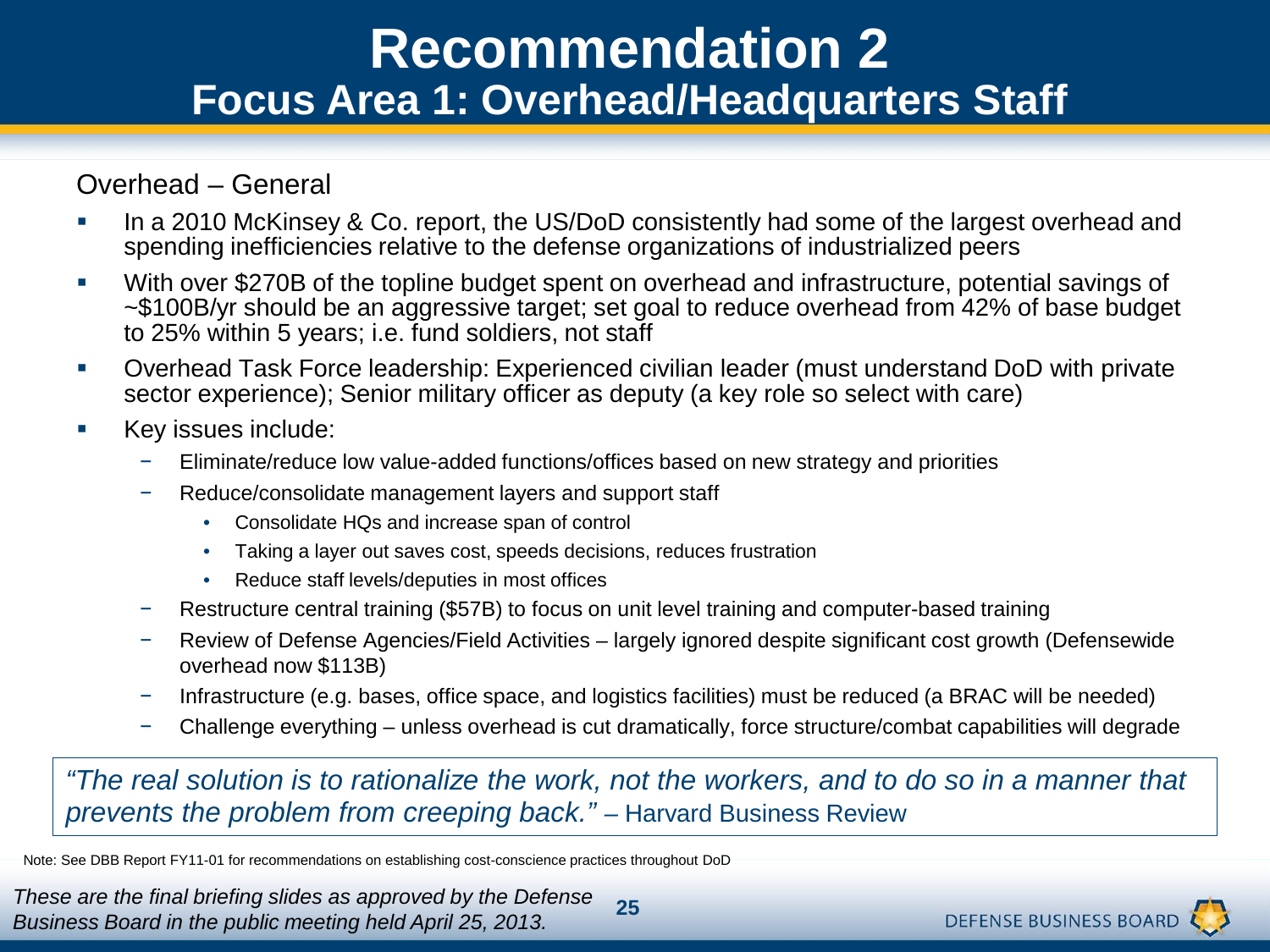#### **Recommendation 2 Focus Area 1: Overhead/Headquarters Staff**

#### Overhead - DoD Headquarters Staff

- Structure and staffing of HQ staff at OSD/Joint Staff/Services
	- − An estimated 61,750 HQ personnel across DoD OSD staff has grown ~38%\* (FY01-12)
	- − Complex structure, overlapping responsibilities, excess support, costly personnel
	- − Costs are significant total Departmental management cost \$43B in 2012
- HQ Staff Task Force leadership: Experienced DoD leader civilian or retired military
	- − Mind set clean sheet of paper
	- − Challenge all existing structures and processes attack layers/span of control
- **Key issues include:** 
	- − Greatly increased complexity over time; multiple layers and unclear authority
	- − Slow, diffused decision-making who has true authority?
	- − Overlapping responsibilities; thus most large issues go to SECDEF/DEPSECDEF for decision
- Substantial budget cuts (5-15%) can be achieved without affecting future mission readiness if there is an intense focus on reducing "overhead and infrastructure" spending
- Major reductions will be the "signal" that SECDEF is serious

*"Headquarters at OSD and Services are migrating toward 'doing things' rather than 'overseeing.'"* – Military Service Senior Executive

Note: Secretary Rumsfeld conducted study in 2003 on streamlining OSD organization \*Source: FY2003 and FY2012 Defense Manpower Requirements Report, includes both military and civilian FTEs, does not include contractor numbers

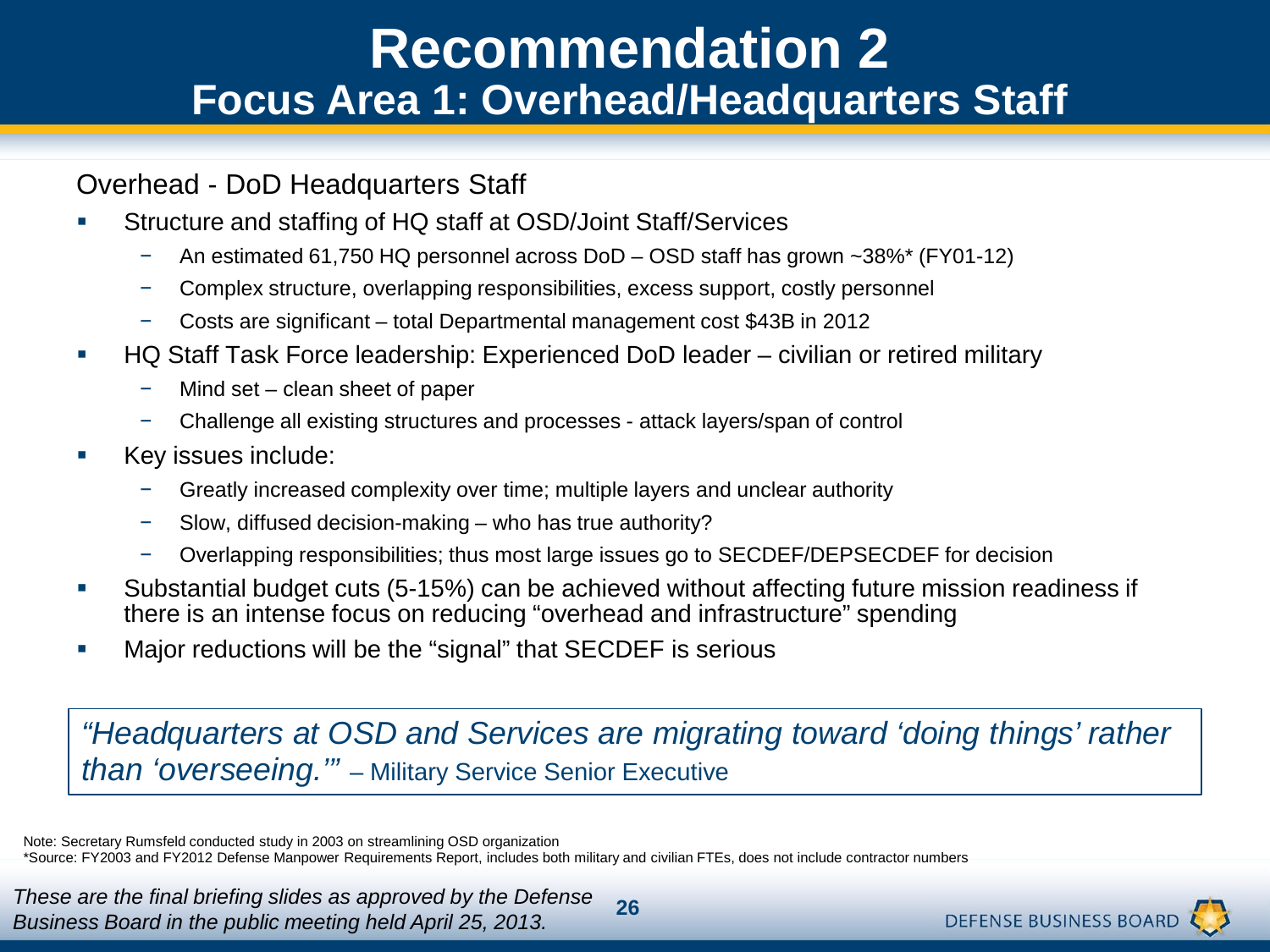### **Trends in OSD Staff Size Projection a/o June 2010**



Note: Chart does not include active duty reservists, detailees, contractor manpower, or temporary overstrengths Source: ODAM June 2010

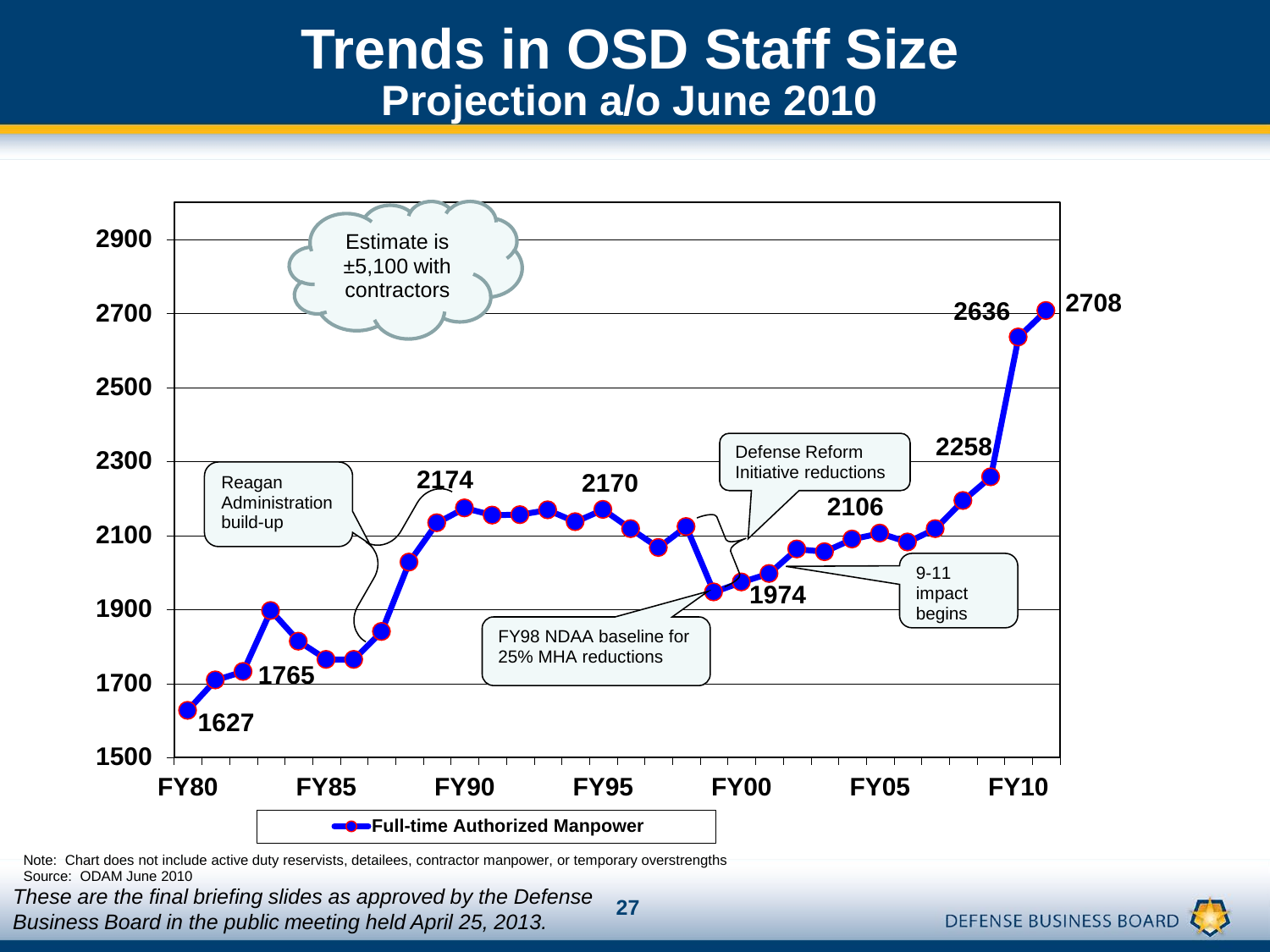### **DoD Layers**



*"Layers are evil…complexity drives costs."-* CEO comments on the downsizing approach

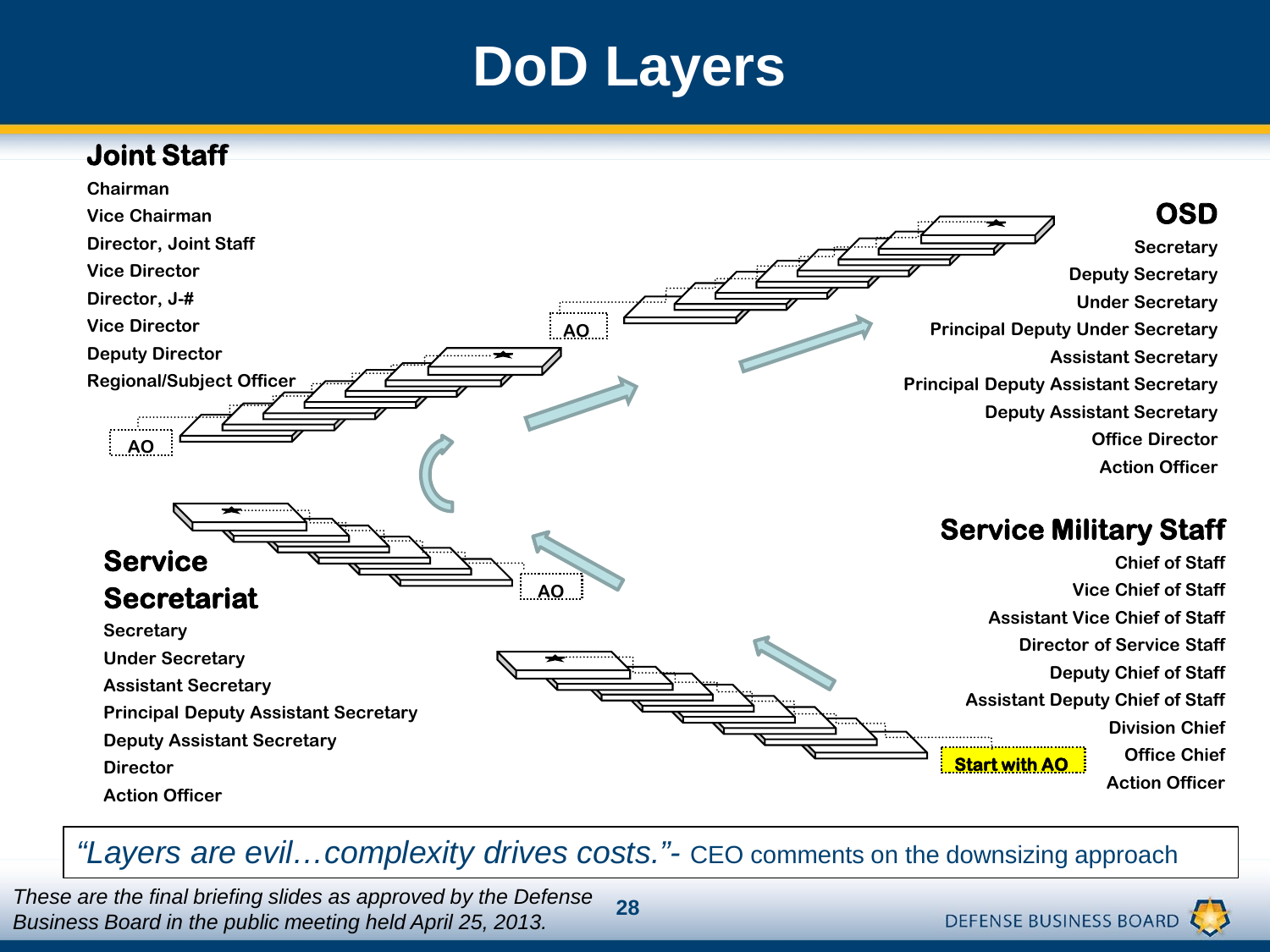### **Recommendation 2 Focus Area 2: Personnel**

- **5263B (40% TOA)\* spent on personnel (not including contractors), significant savings are** achievable
	- Since FY01, civilian headcounts grew by 17.5% and active duty military headcounts increased modestly as Army and USMC expansions offset Navy and Air Force reductions – rising costs of civilian pay account for two-thirds of projected growth in O&M appropriations spending from FY13-21
	- − Military personnel cost per person has grown due to regular pay increases/added benefits. Private sector and government civilian pay has been flat; military pay is very competitive
	- − Senior military structure needs to be rationalized in past 10 years, the number of general and flag officers increased ~9%, while uniformed personnel increased ~2%\*\*
- The Department's low tooth-to-tail ratio (60:40) should be rationalized\*\*\*

*"Today the operational forces of the military…have shrunk dramatically…[y]et the three- and four-star command and support structures atop these smaller fighting forces have stayed intact"* 

– Secretary Hagel, April 2013

**Personnel Task Force leadership: Experienced civilian leader with retired military deputy. Recent** Congressionally authorized "Blue Ribbon" panel on military compensation can help – but is unlikely to propose significant change

*"…the escalating growth in personnel costs must be confronted… has grown by nearly 90% since 2001… If we fail to address it, then we won't be able to afford the training and equipment our troops need..."* – Secretary Panetta, 2011

\*Sources: FY 2013 Greenbook for Civpay; FYDP for Milpers (includes DHP)

\*\*Mackenzie Eaglen, AEI article, March 20, 2013



**<sup>29</sup>** \*\*\*Ratio of spending on forces to support; ratio of number of combat/combat-support forces to administrative and general forces is 25:75 (source: Mackenzie Eaglen, AEI article, March 20, 2013)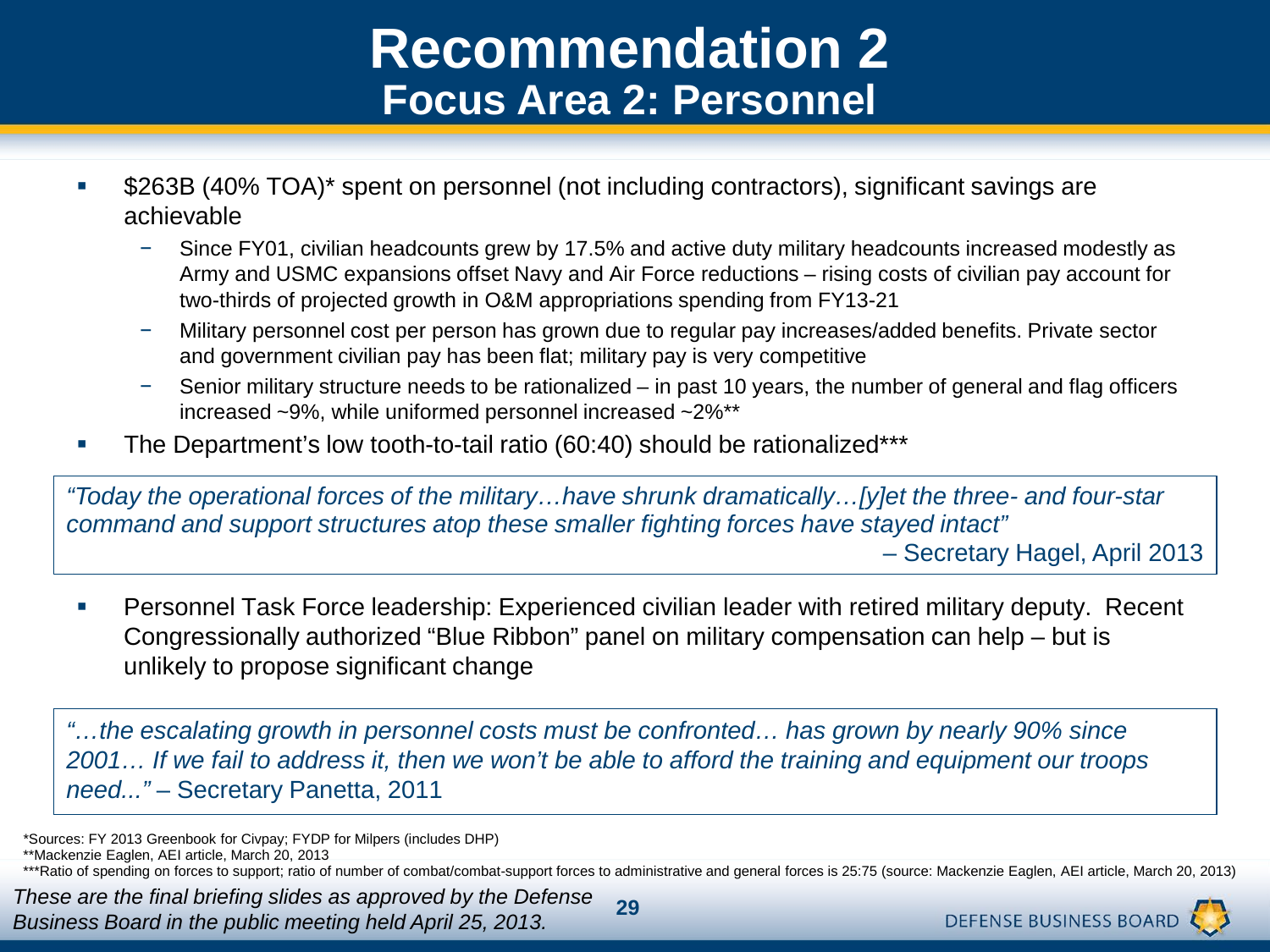### **Recommendation 2 Focus Area 2: Personnel**

- Key issues include:
	- Reduce civilian headcount as force structure, HQ, and overhead is cut
		- Severely limit released persons from returning as consultants or contractors same for retired military returning as civilians
	- − Costs per person (civilian and military) must be addressed
		- From FY01-12, active duty per capita cost increased 59%.\* Officer/enlisted pay now at 80th percentile of college/high school graduates\*\*
		- Slow the rate of annual increases look hard at all benefits, especially retirement
	- − Healthcare cost reductions are essential
		- TRICARE costs DoD \$50B and will increase 50% to \$77B by 2022\*\*\*
		- TRICARE premiums are not indexed to inflation and have declined in constant dollars. They are significantly below comparable civilian costs\*\*\*\*
		- Rationalize military medical structure  $-3$  separate HQ medical staffs and redundant facilities – very costly
	- − Work with OPM to facilitate reductions in civilian personnel in DoD to match overhead reductions • Consider reducing civilian workforce by selective retirements (~53,000 eligible GS-12+)
		-
		- Build a performance-based personnel management system to more efficiently manage civilian personnel

*"The current TRICARE arrangement, one in which fees have not increased for 15 years, is simply not sustainable." –* Secretary Gates

Source: FYDP (Milpers+DHP), per capita costs indexed to GDP

- Source: 11<sup>th</sup> Quadrennial Review of Military Compensation
- Source: CBO

Note: See DBB Report FY11-05 for recommendations on restructuring military entitlements



<sup>2012</sup> NDAA increased premiums from \$230 to \$260 per person and from \$460 to \$520 per family, see FY12 "Evaluation of the TRICARE Program"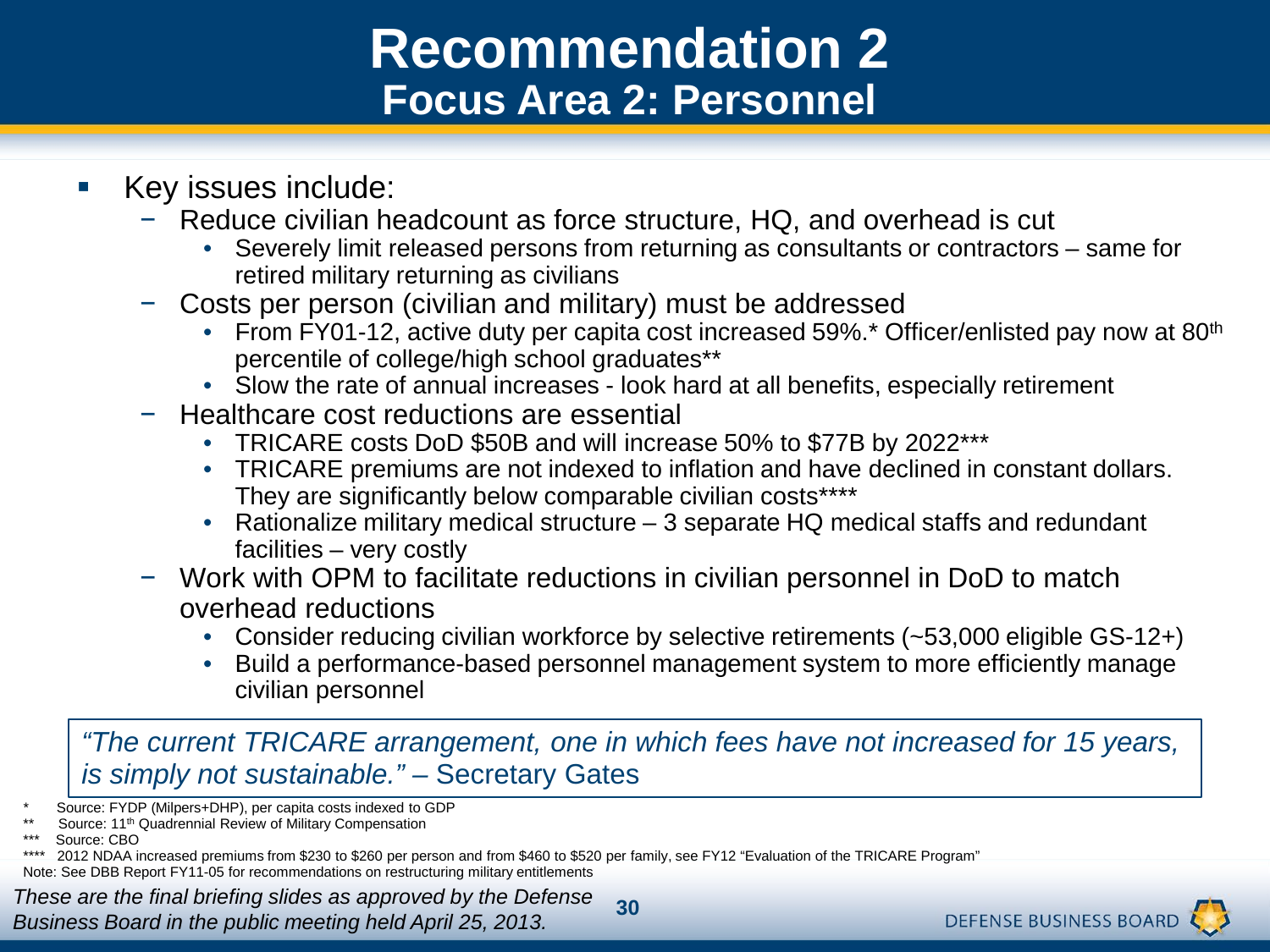### **Personnel-related Costs**



- % DoD base budget devoted to military personnel-related costs
	- − 2001 = 30%; 2012 = 34%; projected 2021= 46%
- % DoD base budget devoted to peacetime O&M costs
	- − 2001 = 33%; 2012 = 31%; projected 2021 = 40%

Source: DoD Greenbooks; Center for Strategic and Budgetary Assessments, assumes historic growth rates of 2.6% (Milpers) and 2.5% (O&M); pie charts reflect FY13 budget request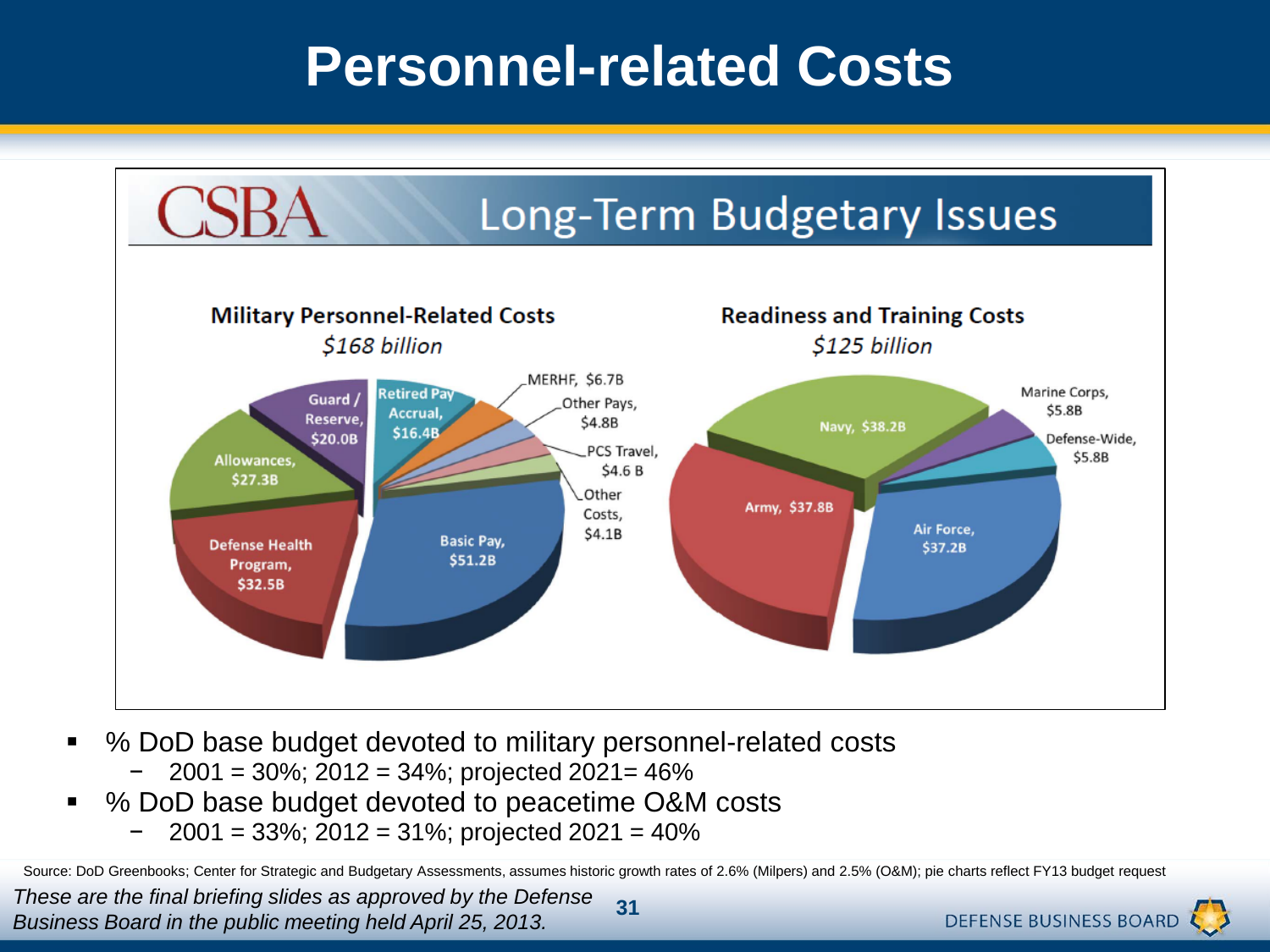### **Recommendation 2 Focus Area 3: Logistics**

- Logistics (supply, maintenance, and transportation) costs \$170B annually
	- − Responsibilities are diffused across departments, agencies, and combatant commands
	- − Need single point of command OSD/Joint Staff oversee but do not direct (see DBB Report FY11-07) – "Best Practices" demonstrate 10-30% savings with fully integrated supply chain but need to create logistics management structure to provide clear authority and future direction
- Logistics Task Force leadership: Experienced civilian leader (must understand DoD with private sector logistics experience); Senior retired military officer as deputy
- Key issues include:
	- Supply functions spread across Services and DLA duplicative facilities, overlapping functions
	- − Maintenance multiple underutilized facilities and potential to outsource
	- − Transportation TRANSCOM and Services both provide capability reduce overlap
	- − Consumables acquisition (fuels/electricity) current practices raise costs/pose readiness risk
	- − Facilities For the 2005 BRAC, DoD reported there was almost 25% excess infrastructure, which was reduced by only 3.4%. Military personnel reductions have increased the gap between infrastructure needs and force size

*These are the final briefing slides as approved by the Defense Business Board in the public meeting held April 25, 2013.* **32** Note: See DBB Report FY11-07 for further recommendations on optimizing DoD's logistics structure

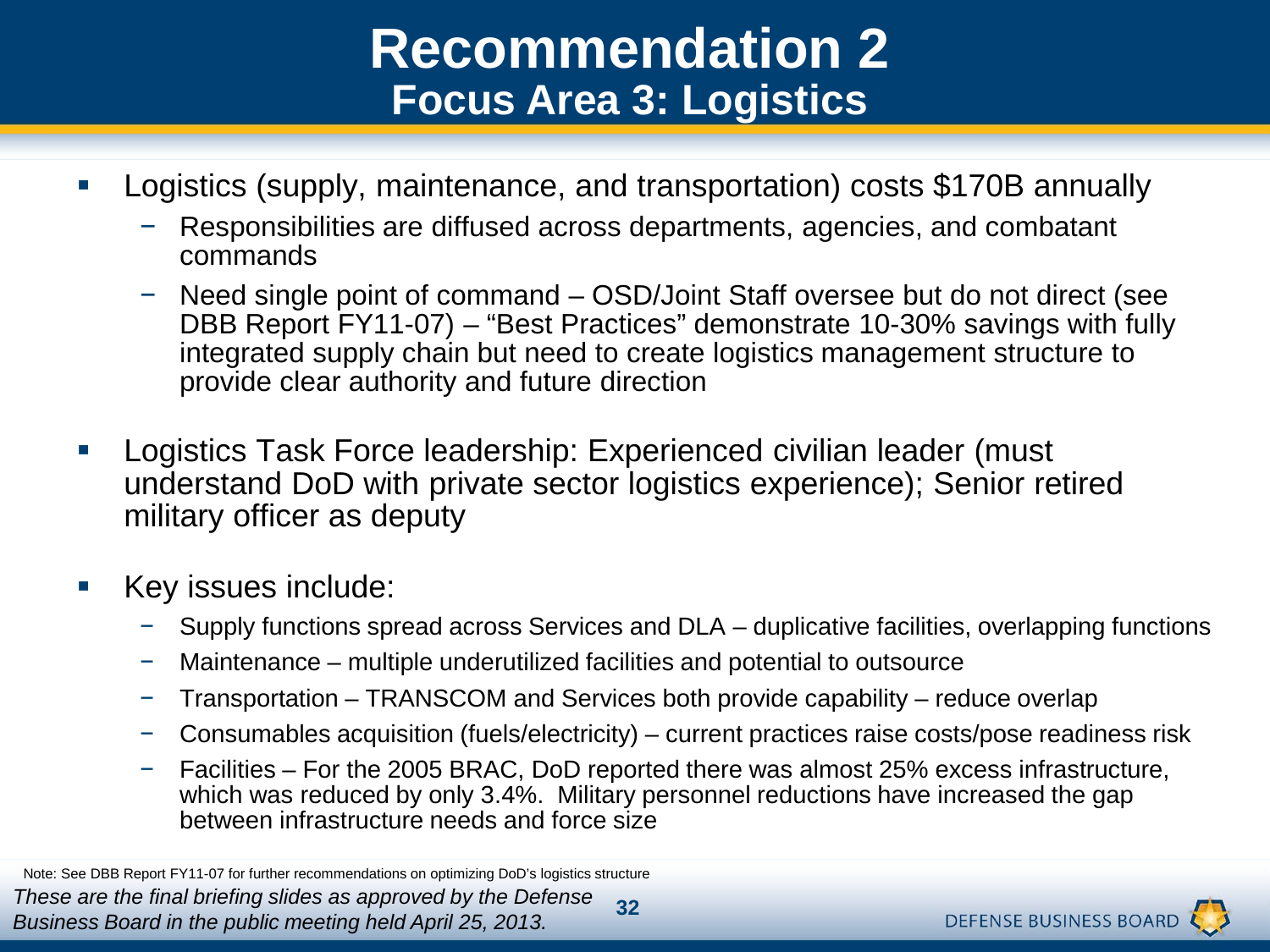### **Recommendation 2 Focus Area 3: Logistics**

- **Examples of cost savings opportunities** 
	- − Integrate TRANSCOM and DLA into central logistics agency
	- − Combine purchasing by DeCA and DLA
	- − Substantially reduce existing inventories in warehouses
	- − Enter into longer-term contracts with suppliers
	- Freduce fuel specifications to commercial grade where it makes sense
	- − Store fuel in existing facilities where it makes sense
	- − Have DLA expand responsibility in purchasing spare/replacement parts for warfighting and other equipment
	- − Convert more base located motor vehicles to natural gas fuel

*"This is a good time to take advantage of budget pressures – but reductions should be accompanied by a re-design of the "business model" under DoD activities."* – Former Senior OSD Executive

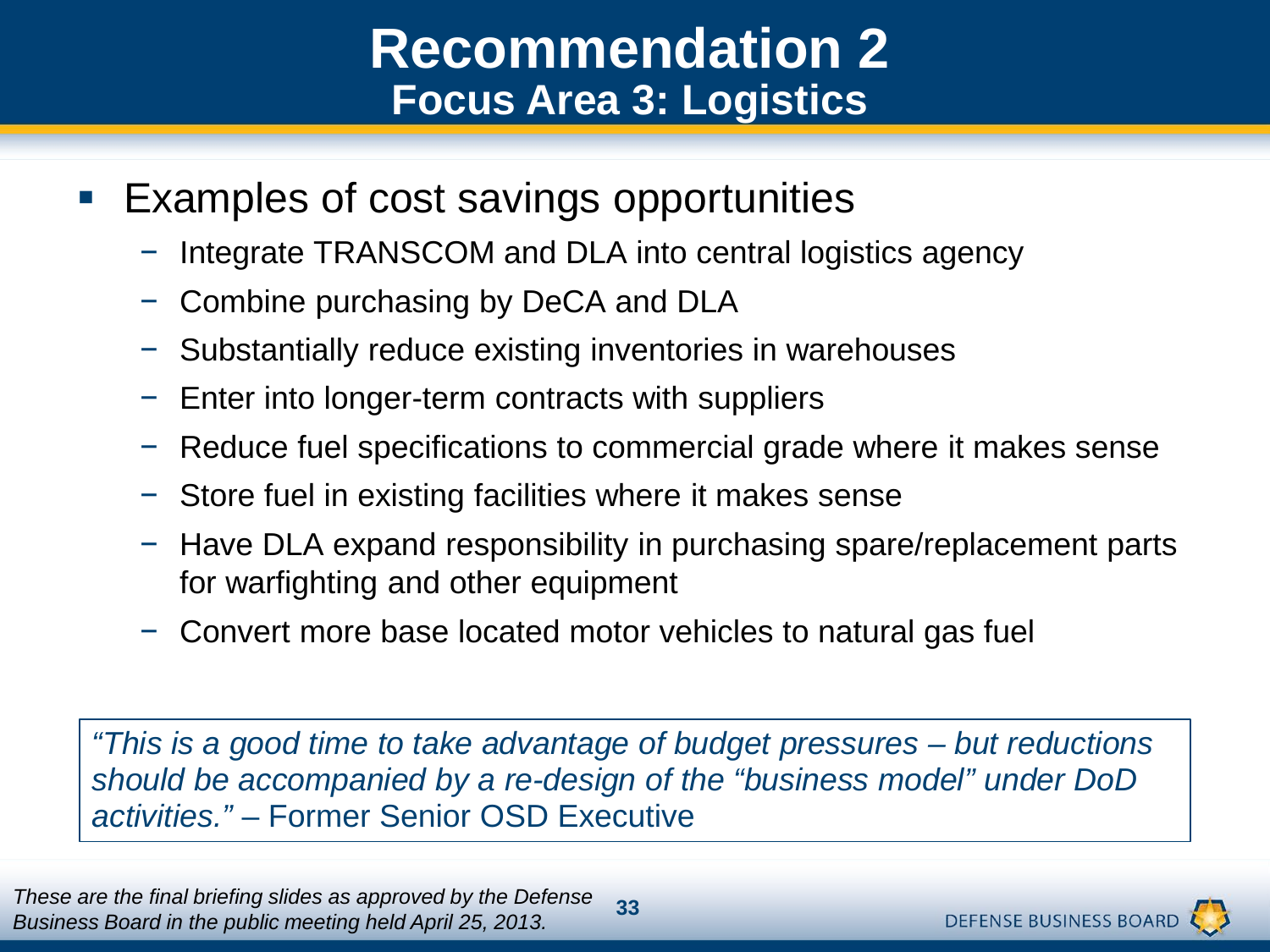#### **Recommendation 3 Performance Monitoring and Metrics Plan**

- An improved SECDEF performance monitoring program needed to manage downsizing effort and then extended to improve overall Department oversight
- Accurate goal setting, monitoring, and reporting on downsizing projects are critical
	- Data needs to be materially correct, not precise
	- Current and past DoD leaders judged cost data was not adequate to plan programs and set goals
	- But given the time required to significantly modify reporting systems, it is necessary to use current systems, especially those that feed into and are utilized by Comptroller and CAPE
- Major challenges include:
	- Comptroller expanding beyond budget authority and obligations into performance tracking
	- Lack of cost reports on programs primarily funded via O&M
	- Results tracking of personnel reductions to include military, civilians, and contractors
- USD(C) needs to support senior executive on DET for performance tracking
	- DCMO currently reports in response to regulatory requirements, not for project management
	- Current metrics weak on tracking implementation (scorecards); not guided by business rules/best practices – need to track both inputs and outputs using consistent baselines/metrics

*"Everything in DoD is how to spend 'new appropriations' – not how the old appropriations were spent" -* Former OSD Executive

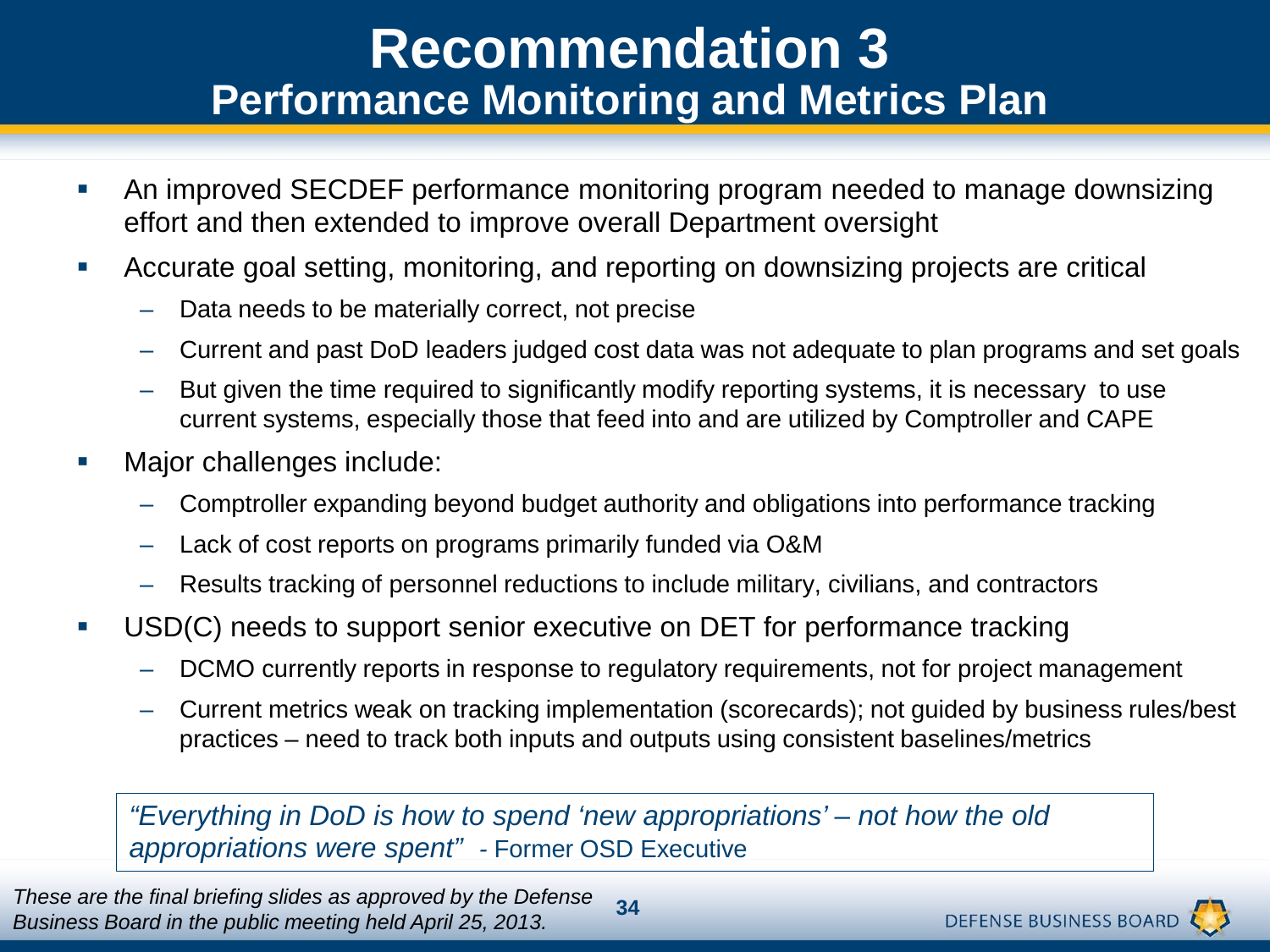### **Recommendation 3 Performance Monitoring and Metrics Plan**

- Responsibility for integrating/simplifying multiple management processes to provide meaningful reporting information needs to be established
	- Diffused responsibility should be eliminated between USD(C), CAPE, DCMO, CIO, Services and fragmented OSD staff – Comptroller should be responsible for tracking downsizing results and implementing improved performance monitoring systems Department-wide
	- Combining budget and performance monitoring responsibilities under Comptroller will put "teeth" into management reporting and "performance/cost" controls into financial decisions
- DEPSECDEF, VCJCS, and Downsizing Executive Team should meet weekly to assess progress, make decisions on remedial actions, and approve plan revisions
	- Face to face meetings, principals only, limit numbers of "horse holders"
	- Process must be open, timely, and action oriented
	- Slippages and shortfalls must be identified, remedial actions developed, and revised schedule and priority spelled out
	- SECDEF and CJCS attend frequently to reinforce their role and emphasize importance

*"Unless costs are tracked, savings goals will be missed."* - CEO of Fortune 100 Company

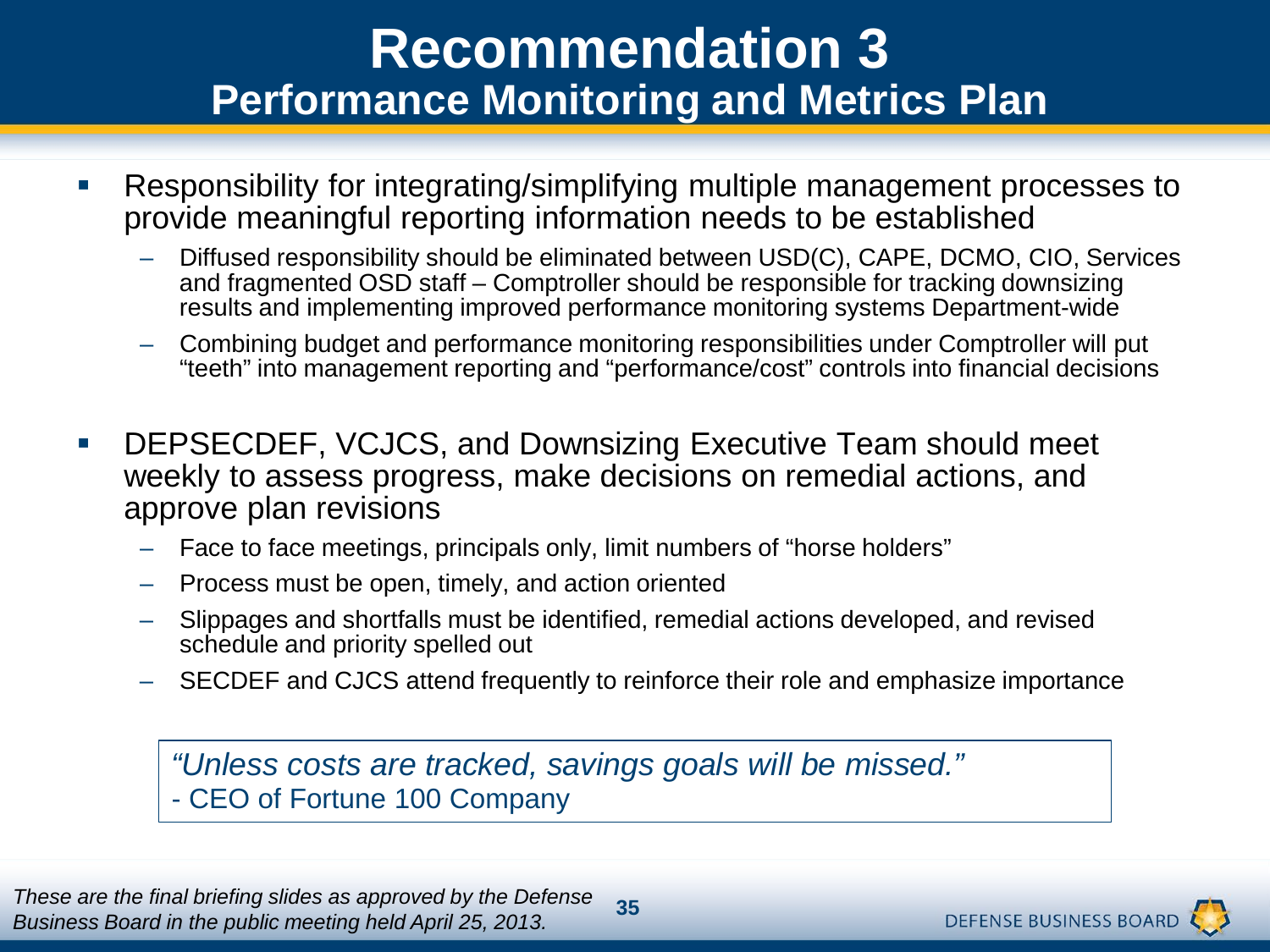### **Recommendation 4 Follow-up and Communicate**

- Regularly update other key stakeholders Office of Management and Budget, Government Accountability Office, and key Congressional Committees
	- − Celebrate Successes
	- − Identify issues and shortfalls take remedial action quickly
- **Develop an active and frequent communication plan** 
	- − Key DoD stakeholders e.g., Combatant Commanders (role for VCJCS)
	- Key Congressional Committees early buy-in critical to success
	- − Public communications across DoD and beyond
	- − Defense Industrial Base do not ignore, they will be heavily impacted
- SECDEF must continuously communicate progress updates to stakeholders to maintain focus, momentum, and support

*"But the effort, if done right, will produce a smarter, right-sized force that has fewer layers of overhead and infrastructure. If budget trends reverse, new money can then be reinvested into deferred modernization and efforts to restore readiness."*  – Mackenzie Eaglen, AEI, March 20, 2013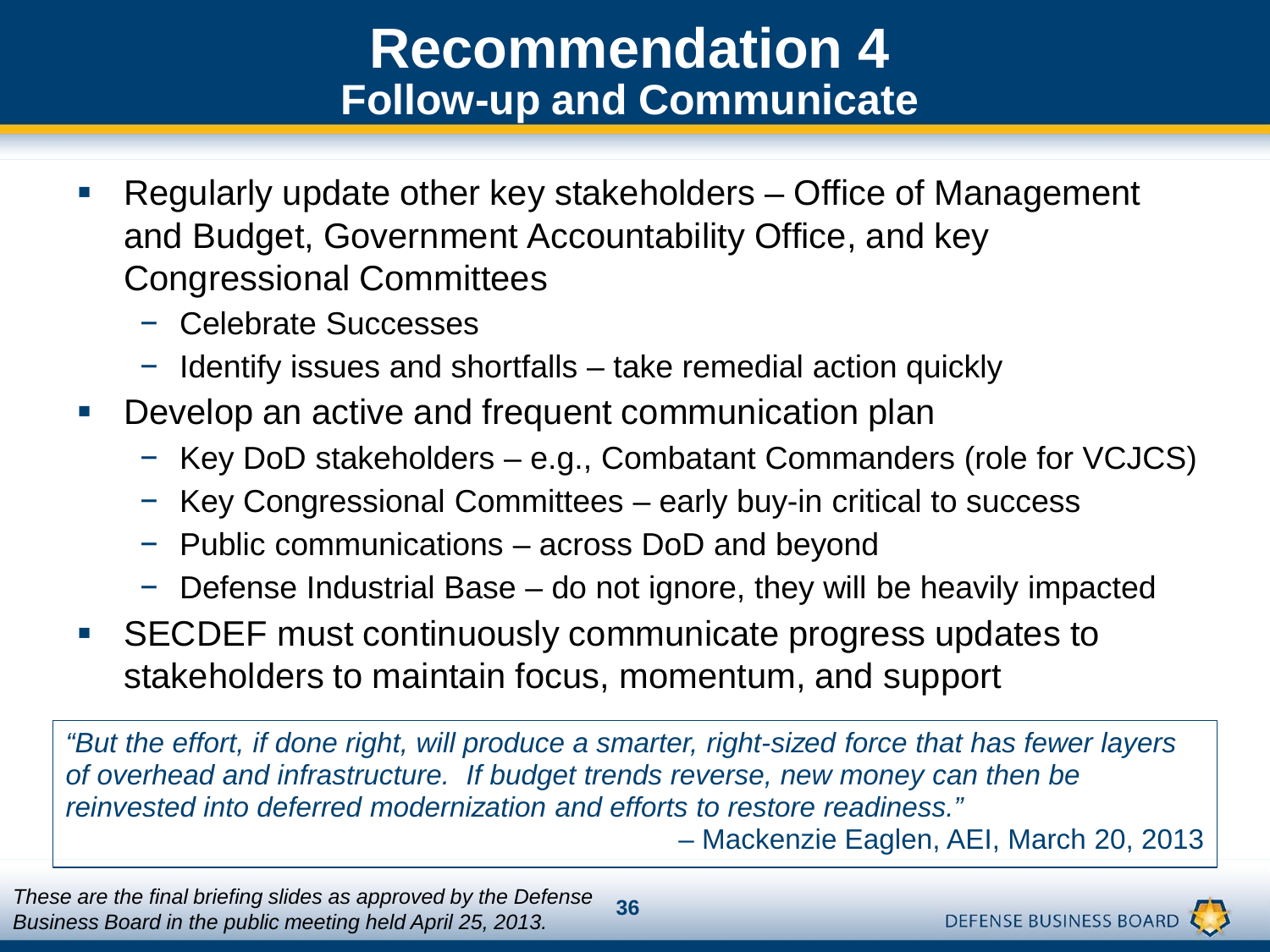# **Concluding Remarks**

All those interviewed, inside and out of DoD, felt that now is the time to make significant changes to a Department which has become much too cumbersome to efficiently effect its mission. A Department with overhead that is too large, too duplicative; that honors traditional organization and outdated infrastructure; and is unable to react to today's transformative markets and environments must be restructured in order to support our National Defense Strategy.

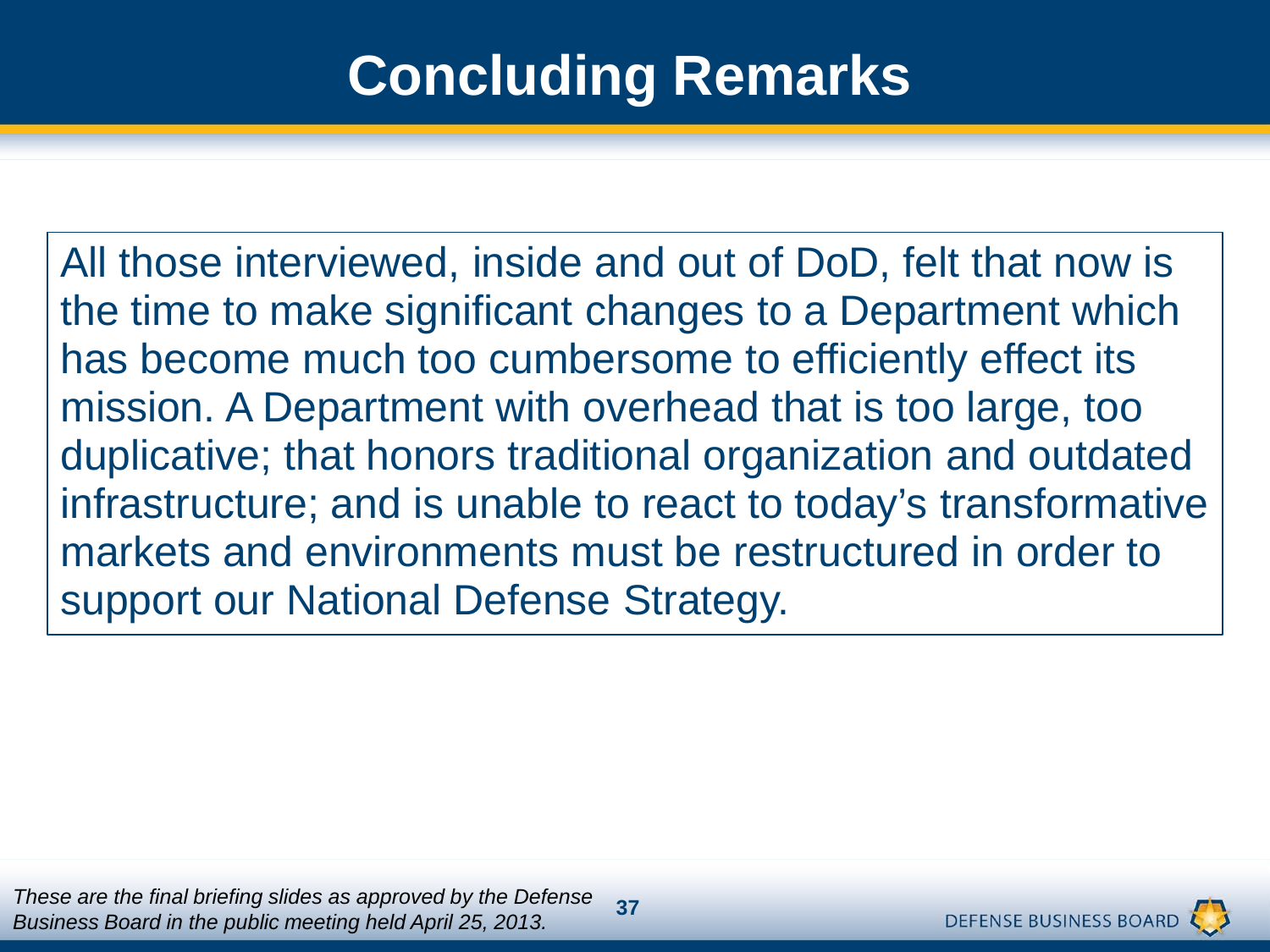# **Outbriefs**

- **Timing is critical as the Department is already planning for the FY15** budget cycle, carrying out the Strategic Choices and Management Review (with subsequent implementation), preparing for the 2014 QDR, and continuing the efficiencies initiatives under the More Disciplined Use of Resources exercise
- **The Task Group will plan to brief the study's recommendations to** the following senior leaders in DoD:
	- SECDEF
	- DEPSECDEF
	- CJCS
	- VCJCS
	- USD(AT&L)
	- USD(C)
	- D,CAPE
	- DCMO
	- Service CMOs

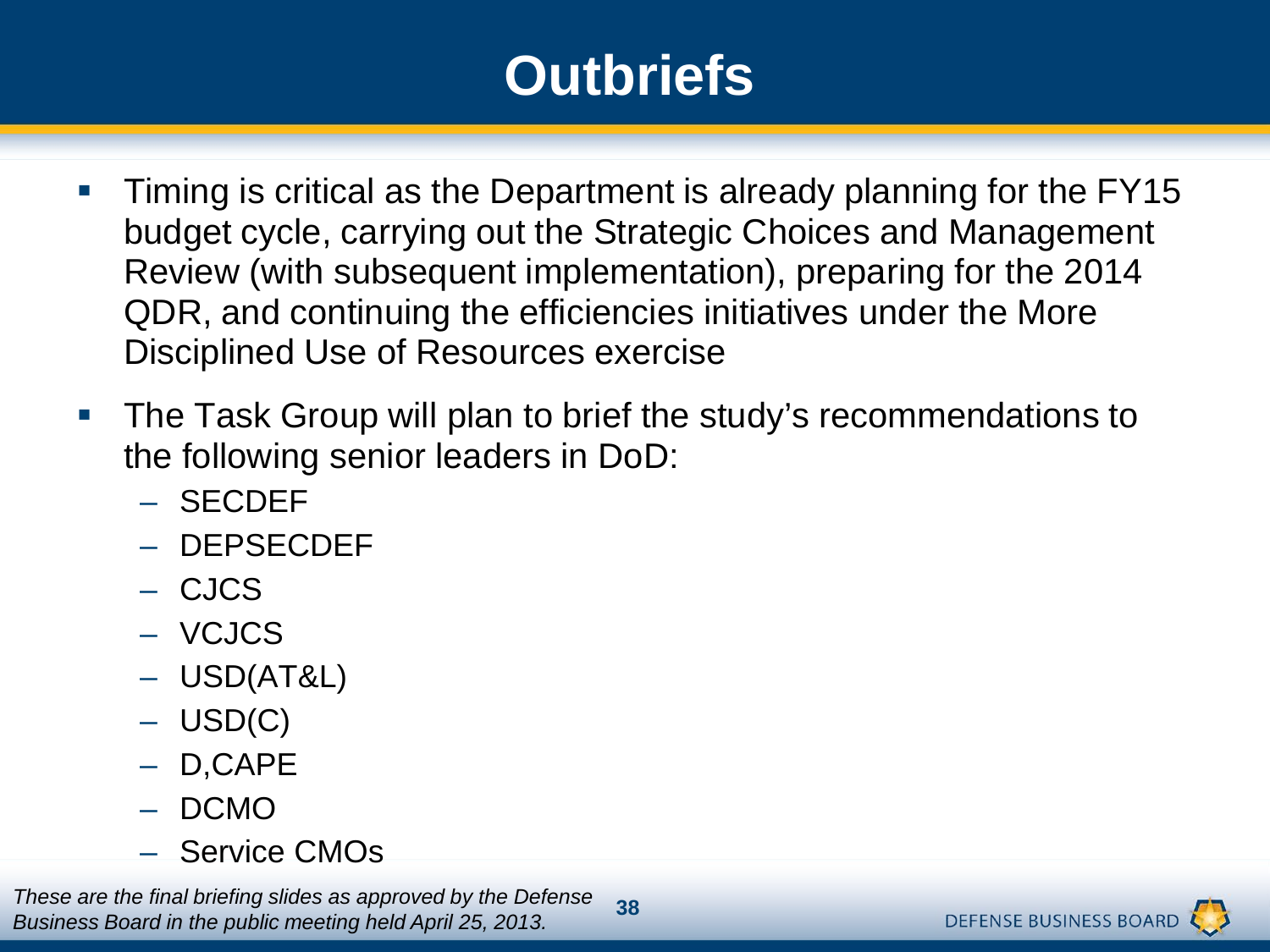#### **DEFENSE BUSINESS BOARD**



### **Questions?**

### DEFENSE BUSINESS BOARD

*Business Excellence In Defense of the Nation*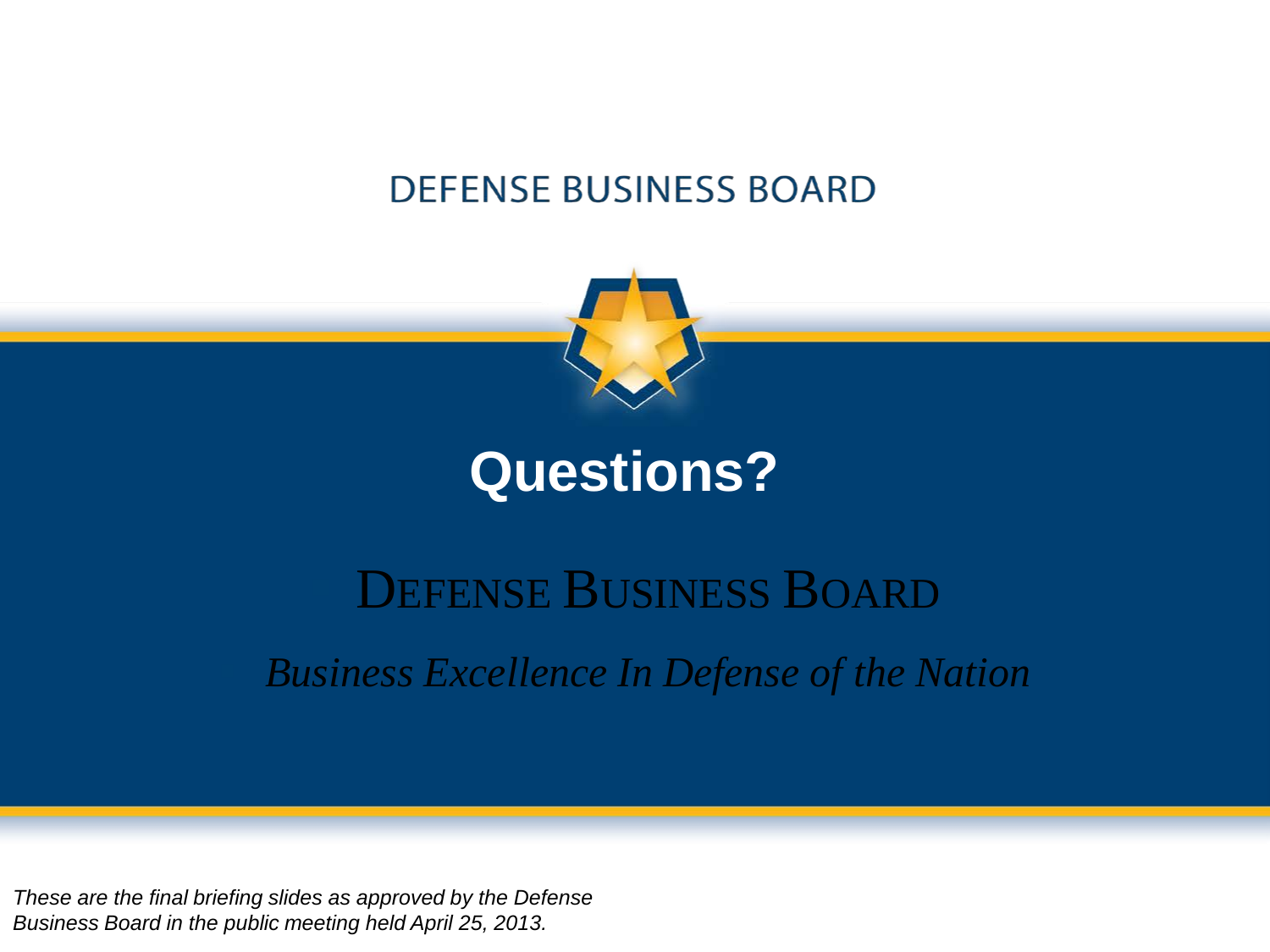

- A. List of Interviews
- B. Study Process
- C. March 15 Strategy Memo by Secretary Hagel
- D. Selected Quotes

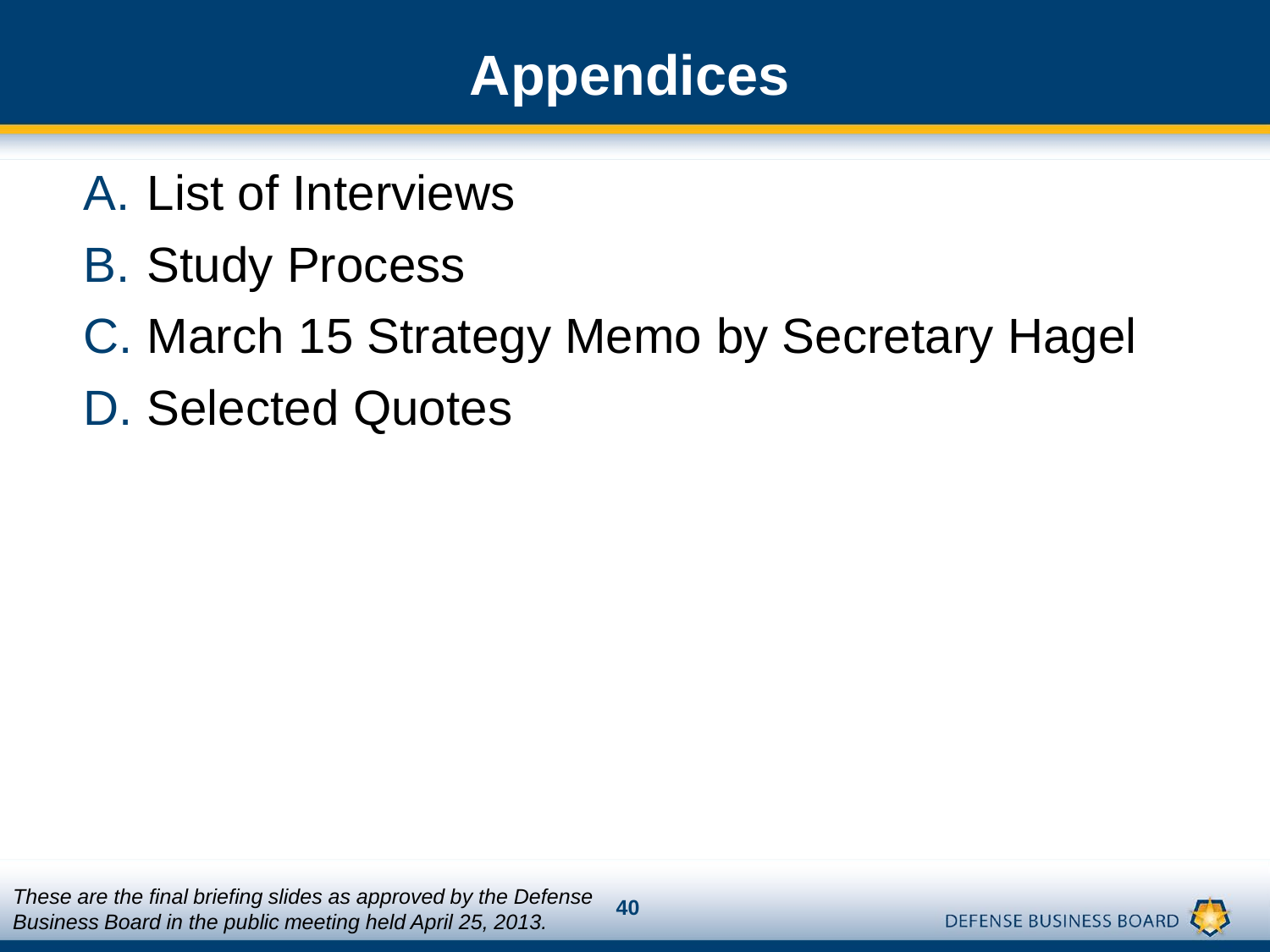Conducted interviews with current and former executives in industry and government:

#### Private Sector

- Tony Alvarez, CEO, Alvarez & Marsal
- Bill Anders, former CEO of General Dynamics
- Norm Augustine, former President and CEO of Lockheed Martin
- Denis Bovin, CEO, Stonekey Partners, LLC
- David Cote, President and CEO, Honeywell
- Robin S. Lineberger, CEO Federal Government Services, Deloitte LP
- Wilson Lowery, Founder and Senior Executive, WLLP Capital (formerly VP of Quality and Reengineering, IBM)
- Sean O'Keefe, Chairman and CEO, EADS North America (former USD(C))
- Arnold Punaro, CEO, The Punaro Group LLC
- Bill Roberti, Managing Director (Public Sector), Alvarez & Marsal
- Mark Ronald, Senior Advisor to Veritas Capital and to the Center for Strategic and International Studies (former CEO of BAE Systems)
- Sandy Weill, former CEO, Citibank
- Jack Welch, former CEO, General Electric
- Frank Zarb, former Chairman, NASDAQ and CEO, Travelers

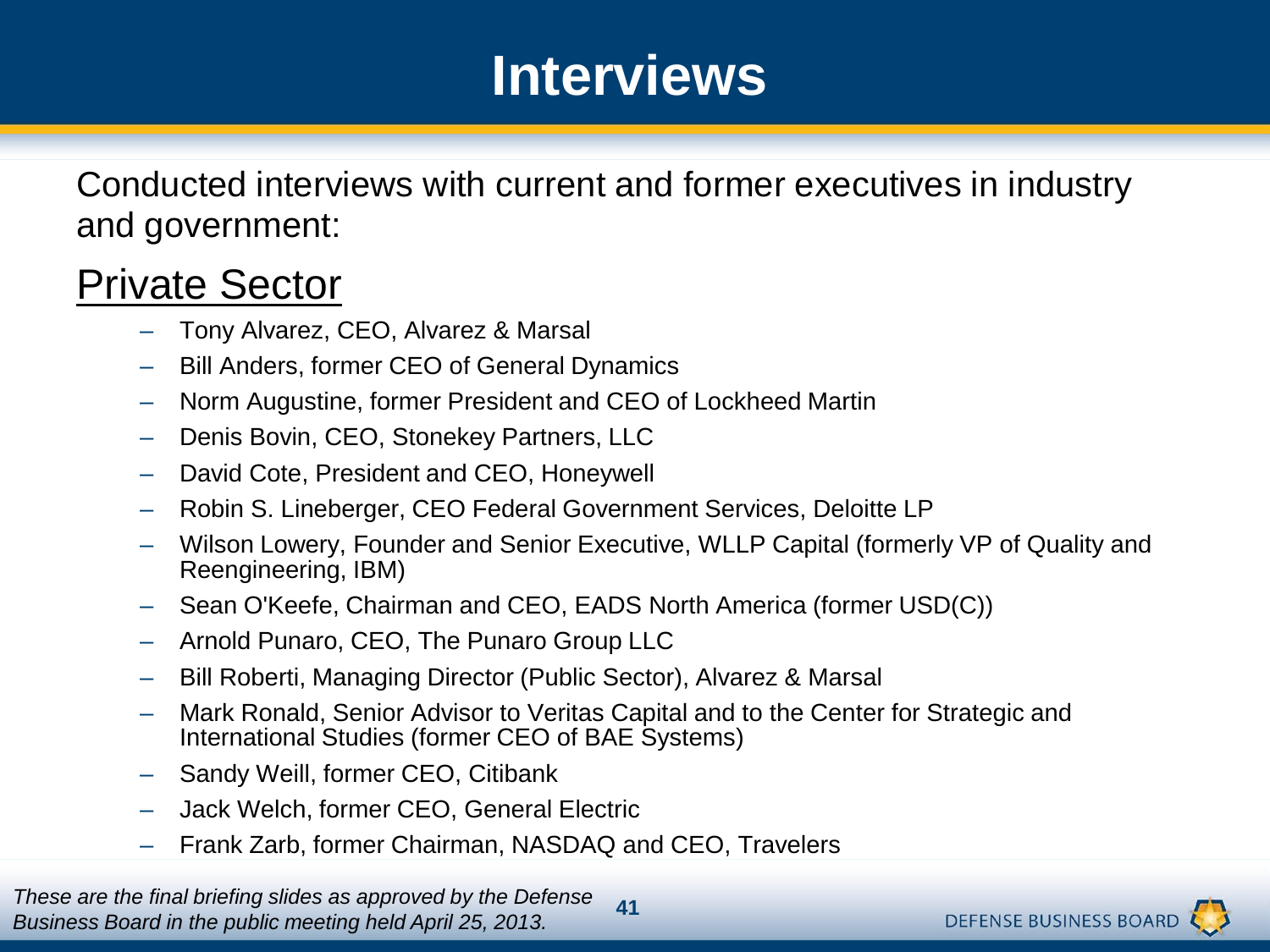#### Current DoD

- Ashton B. Carter, Deputy Secretary of Defense
- Office of the Under Secretary of Defense (Comptroller)
	- Robert F. Hale, Under Secretary of Defense(Comptroller)/CFO
	- Andrew Morgan, Director of Business Integration
- Elizabeth "Beth" McGrath, Deputy Chief Management Officer
- Office of the Director, Cost Assessment and Program Evaluation
	- Christine Fox, Director
	- Richard Burke, Deputy Director, Cost Assessment and Program Evaluation
	- Steve Miller, Director, Advanced Systems Cost Analysis Division
	- John Orem, Acting Director, Force and Infrastructure Analysis Division
- Service CMOs
	- Joseph Westphal, Under Secretary of the Army
	- Eric Fanning, Under Secretary of the Air Force, then-Deputy Under Secretary of the Navy

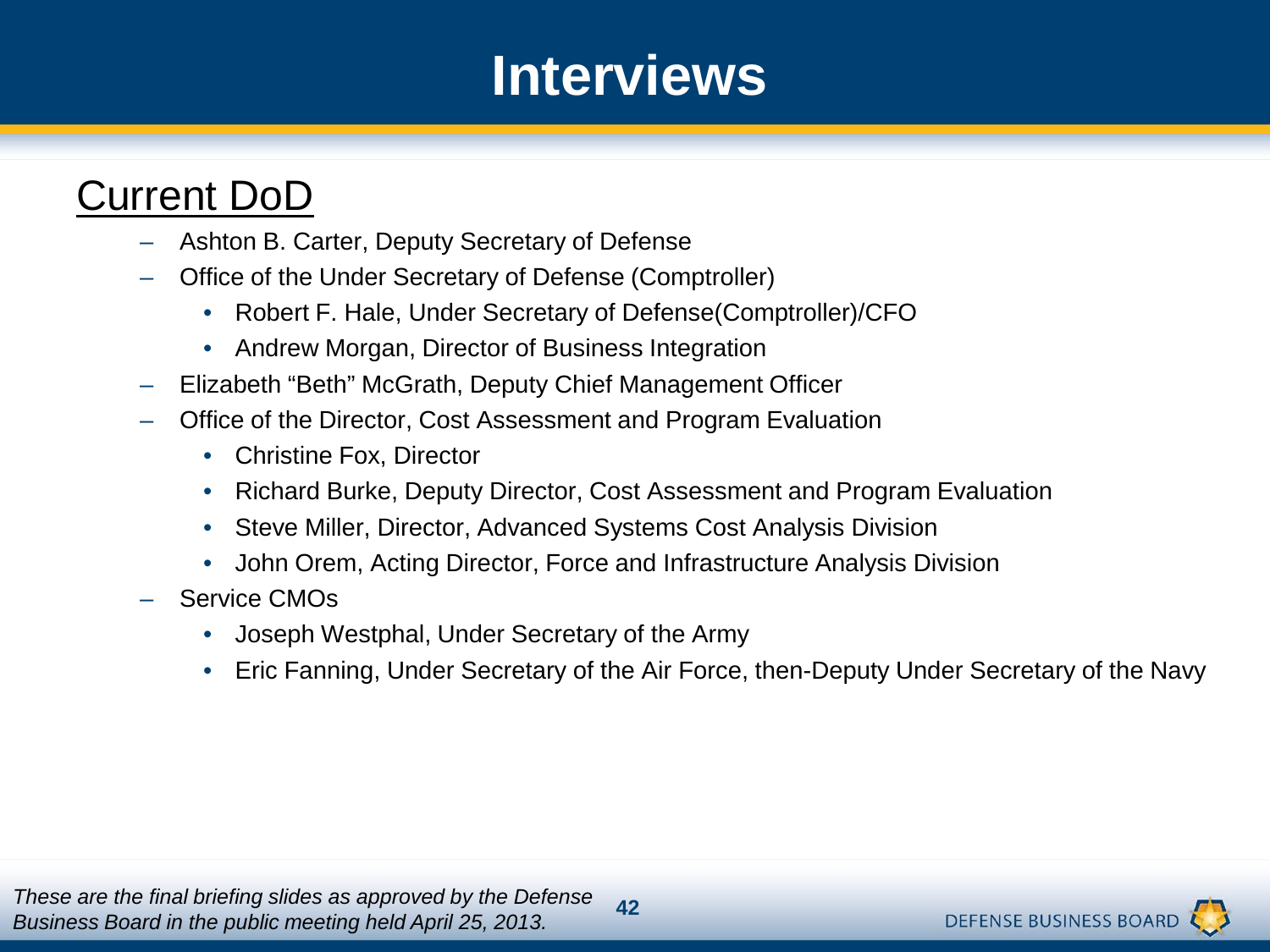#### Former DOD

- Frank Carlucci, former SECDEF (1987-89)
- Gen James Cartwright, former VCJCS (2007-2011)
- Gordon England, former DEPSECDEF (2006-2009)
- John Hamre, President and CEO of CSIS and former DEPSECDEF (1997-00) and USD(C) (1993-94)
- Tina Jonas, former USD(C) (2004-2008)
- Kenneth Krieg, former USD(AT&L) (2005-2007) and former Director, CAPE (2003-2005)
- William Lynn, former DEPSECDEF (2009-11) and former USD(C) (1997-01)
- ADM William Owens, founding Partner/Chairman, Prometheus Partners and former VCJCS (1994-96)
- Dov Zakheim, former USD(C) (2001-04) and former SVP, Booz Allen Hamilton

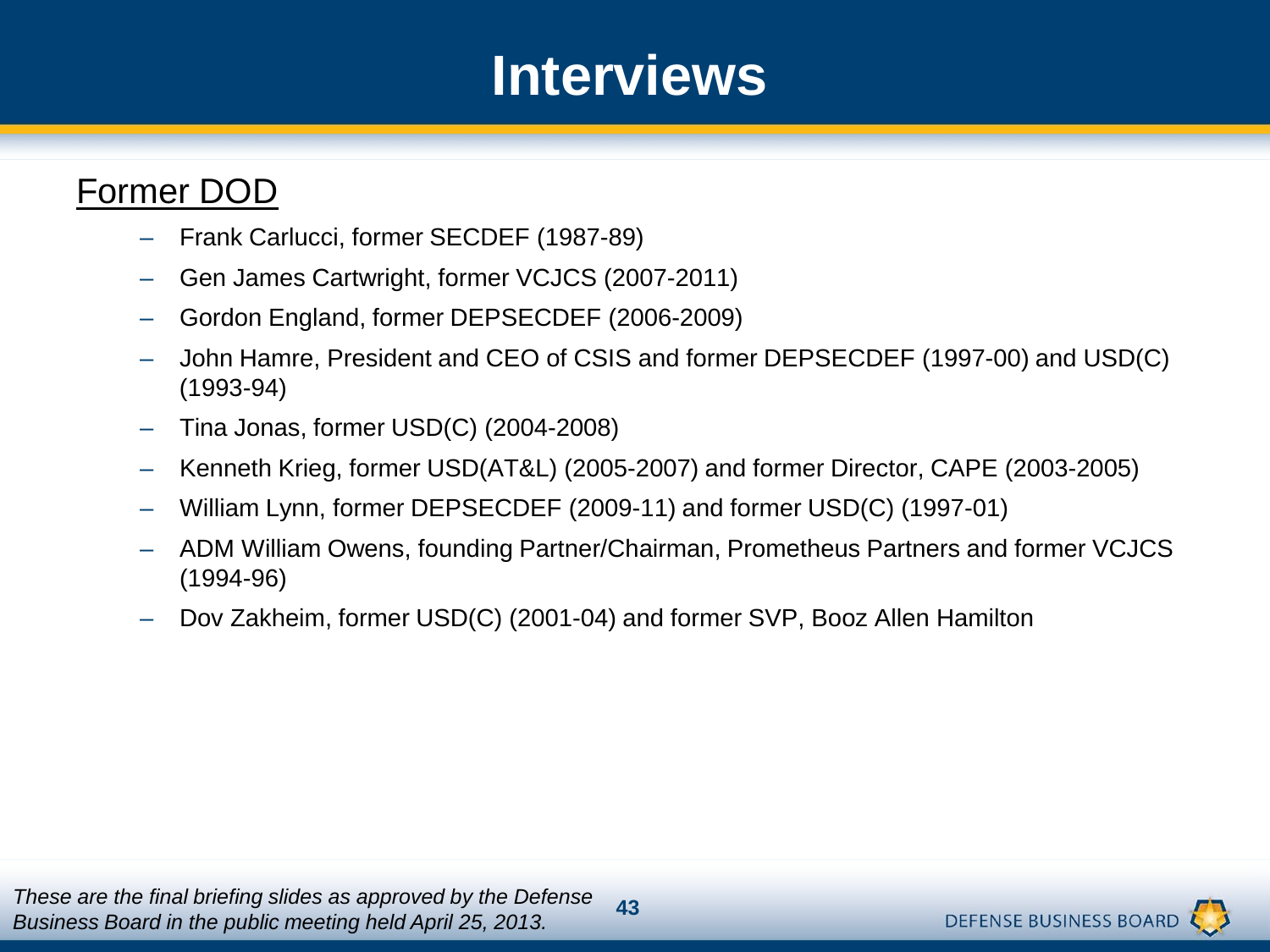#### **Other Federal Government**

- Alan Simpson, former United States Senator (WY)
- Edward A. Powell, Jr., former Deputy Secretary (Acting) of Veterans Affairs
- Erskine Bowles, former White House Chief of Staff and Administrator, Small Business Administration
- Government Accountability Office
	- Gene Dodaro, Comptroller General of the United States
	- Janet St Laurent, Managing Director, Defense Capabilities and Management
	- David Fisher, Chief Financial Officer and Chief Administrative Officer
	- Asif Kahn, Director, Financial Management and Assurance
	- Paul Francis, Managing Director, Acquisition and Sourcing Management
	- Christopher Mihm, Managing Director for Strategic Issues
- Office of Management and Budget
	- Daniel Werfel, Controller, Office of Federal Financial Management
	- Shelley Metzenbaum, Associate Director, Performance and Personnel Management
	- Mathew Blum, Associate Administrator, Office of Federal Procurement Policy
	- Steven VanRoekel, United States Chief Information Officer
	- Kathy Peroff, Deputy Associate Director for National Security
	- Mark Cancian, Chief, Force Structure and Investment Branch
	- **Bill Campbell, National Security Division**
	- John McClelland, National Security Division

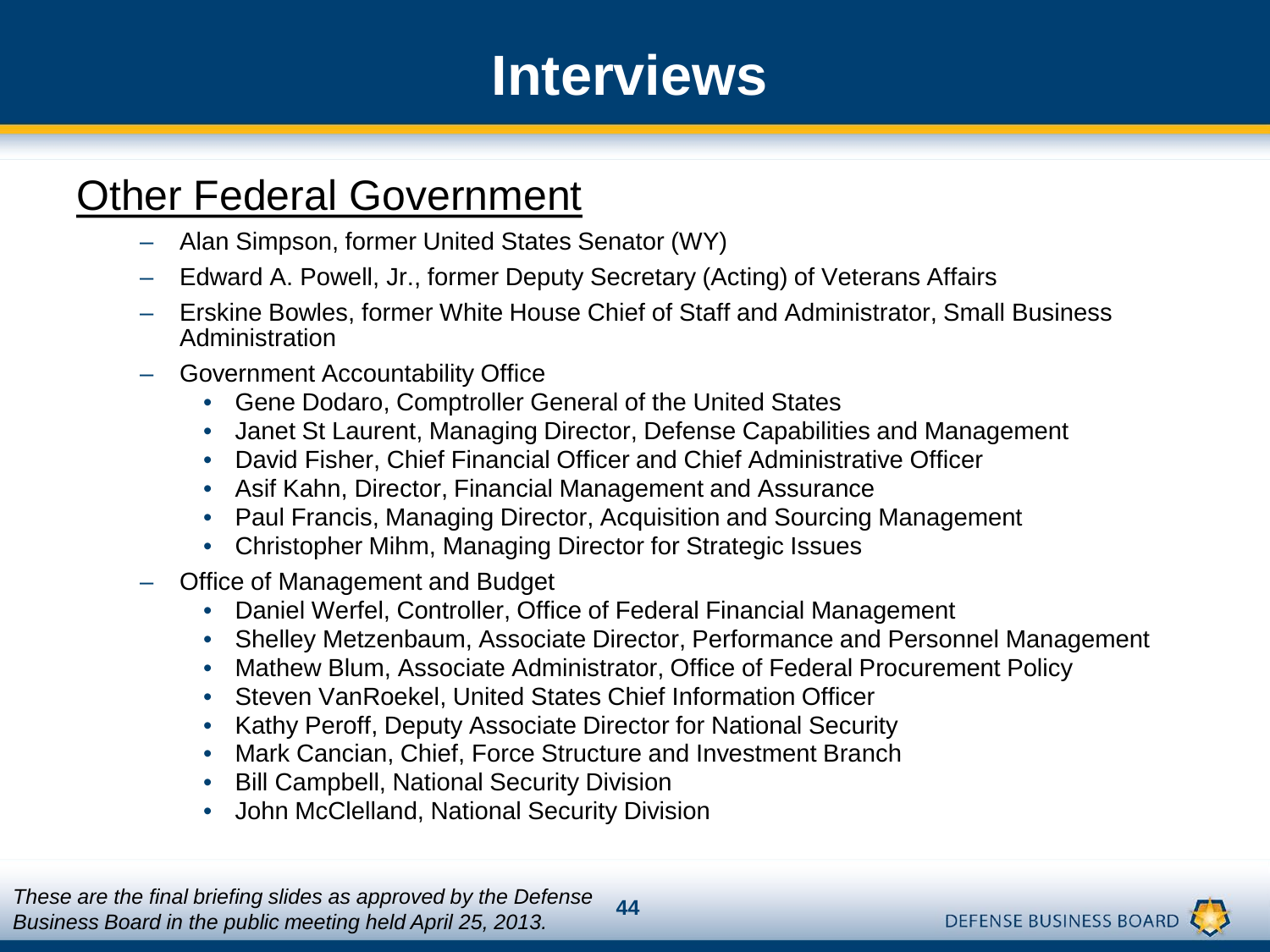# **Study Process**

- **Literature Review** 
	- Reports from Government and Think Tanks
		- American Enterprise Institute
		- Center for Strategic and Budgetary Assessments
		- Center for Strategic and International Studies
		- Congressional Budget Office
		- Congressional Research Service
		- Defense Business Board
		- Government Accountability Office
		- Institute for Defense Analysis
		- McKinsey & Company
		- RAND Corporation
	- DoD strategic and financial documents
		- 2010 Quadrennial Defense Review
		- 2013 Strategic Management Plan.
		- DoD Comptroller Greenbooks (primarily FY2012 and FY2013)
		- FY2013 More Disciplined Use of Resources
		- FY 2013 Defense Budget Request Overview Book
- Evaluated past downsizing efforts in private/public sectors and 1990s DoD/USG efforts to identify practices that resulted in both success and failure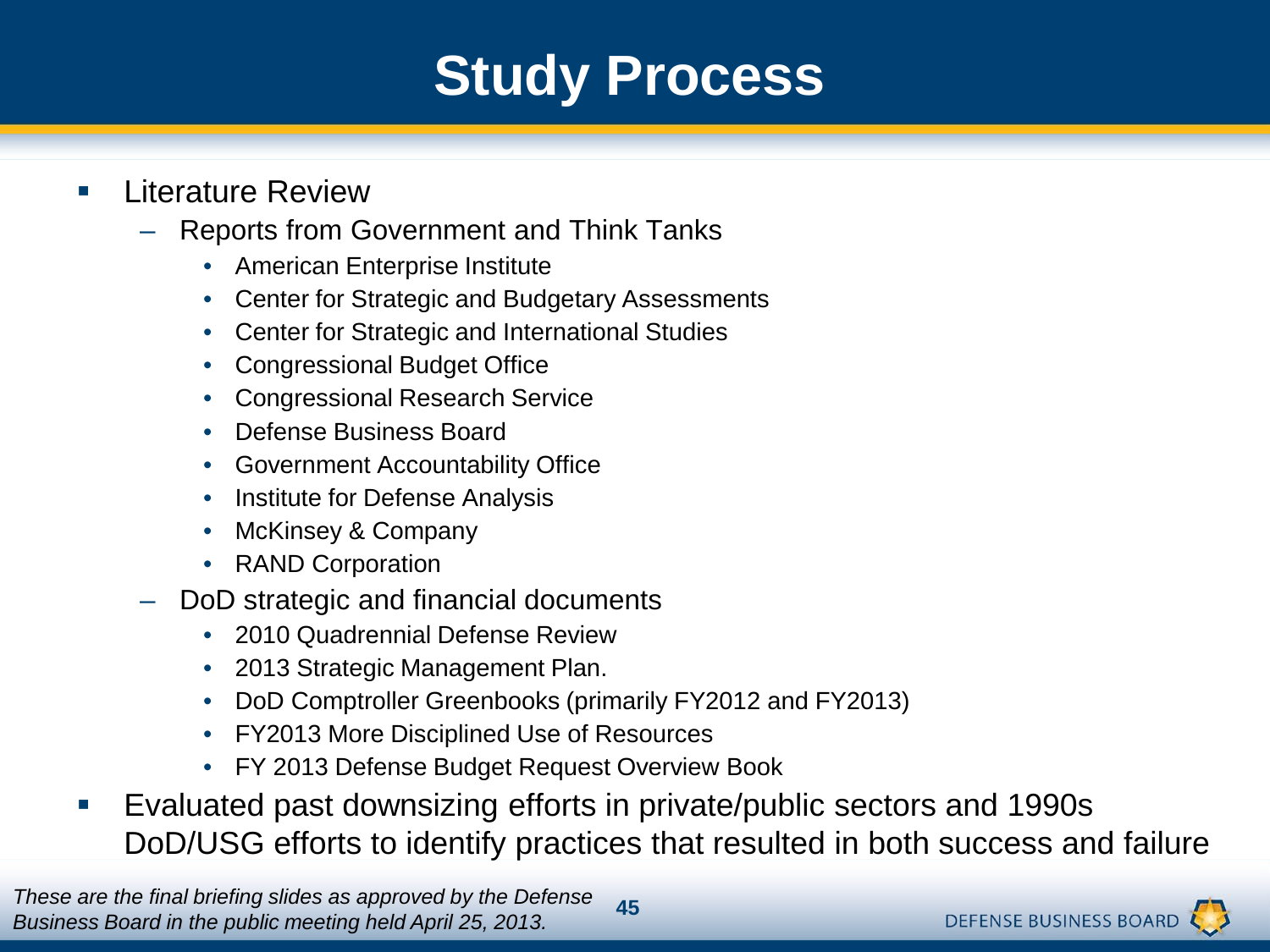WASHINGTON, DC 20301-1000 SECRETARY OF DEFENSE 1000 DEFENSE PENTAGON

**MAR 15 2013** 

# DIRECTOR, COST ASSESSMENT AND PROGRAM EVALUATION GENERAL COUNSEL OF THE DEPARTMENT OF DEFENSE COMMANDERS OF THE COMBATANT COMMANDS SECRETARIES OF THE MILITARY DEPARTMENTS CHAIRMAN OF THE JOINT CHIEFS OF STAFF CHIEFS OF THE MILITARY SERVICES UNDER SECRETARIES OF DEFENSE MEMORANDUM FOR DEPUTY SECRETARY OF DEFENSE

SUBJECT: Strategic Choices and Management Review

The Department of Defense must constantly examine the choices that underlie our defense especially important in the period ahead, as both budgetary and strategic uncertainty affect our strategy, posture, and investments, including all past assumptions and systems. This will be planning. We must think and act ahead of this uncertainty, and not in reaction to it.

of the Joint Chiefs of Staff, to conduct a Strategic Choices and Management Review. This review Accordingly, I am directing the Deputy Secretary of Defense, working with the Chairman will:

- Define, for my consideration, the major strategic choices and institutional challenges affecting the defense posture in the decade ahead that must be made to preserve and adapt defense strategy and management under a range of future circumstances.  $\bullet$
- Guidance for the FY 2015 budget and ultimately be the foundation for the statutorily informed by the Chairman's Risk Assessment. The results will frame my Fiscal Consider the 2012 Defense Strategic Guidance as the point of departure and be required Quadrennial Defense Review due in February 2014.  $\bullet$
- Secretaries and Chiefs, Office of Secretary of Defense Principals, and Combatant Be inclusive but confidential to allow for the free exchange of ideas. Service Commanders will serve as essential participants.  $\bullet$

This will be an iterative process, reporting to me at regular intervals with the aim to conclude the process by May 31, 2013. I appreciate your efforts and support in this process. Thank you.

JANN AA